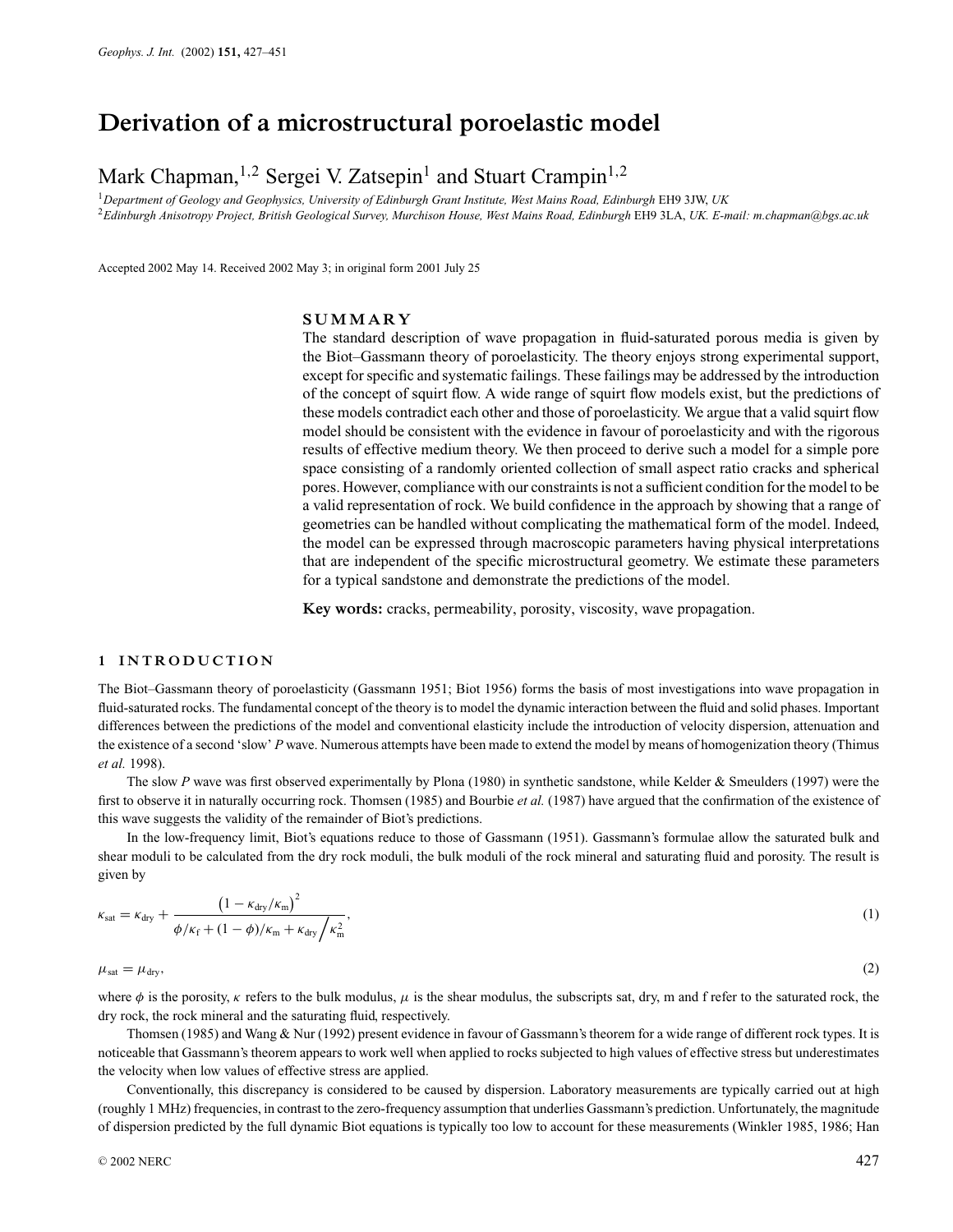1987; Mochizuki 1982; Wang & Nur 1990). An accurate prediction of the magnitude of dispersion is essential if ultrasonic measurements are to be used in the interpretation of low-frequency seismic data.

A second problem with the Biot–Gassmann predictions concerns the response to changing fluid viscosity. The Biot theory makes the prediction that velocity decreases with increasing fluid viscosity. It is observed experimentally, however, that velocities increase with increasing fluid viscosity (Nur 1980; Jones & Nur 1983; Jones 1986).

The concept of squirt flow (Mavko & Nur 1975) addresses these two concerns simultaneously. Squirt flow models are unanimous in predicting higher values of dispersion than the conventional Biot theory, and they also predict that velocity increases with increasing fluid viscosity.

Squirt flow models differ from the Biot theory in so far as it is assumed that there exist pressure gradients in the fluid that do not point in the direction of wave propagation. Mechanisms that account for this require a degree of heterogeneity in the pore space. It is often argued that a seismic wave compresses compliant cracks more than stiffer pores, with a resulting exchange of fluid, or that flow can take place between cracks of differing orientations. This provides an explanation as to why the squirt flow effect only appears to be prevalent at low effective stresses; at high effective stresses cracks are closed, removing the possibility of squirt flow and Gassmann's formula works well. Models for these effects can be divided into two classes: microscopic and macroscopic.

Macroscopic models do not require any description of the geometry at the pore scale. This is an obvious advantage in that it is not necessary to deal with parameters such as, for example, the crack aspect ratio, which can be hard to define and measure, but this is achieved at the expense of geometrical approximations. It remains an open question to determine any errors introduced by these approximations.

Mavko & Jizba (1991) gave a high-frequency analogue to Gassmann's formula on the basis of a macroscopic squirt flow model. They found that bulk dispersion and shear dispersion were proportional to each other. Dvorkin *et al.* (1995) interpolated between the Gassmann formula and the theory of Mavko & Jizba (1991) to allow velocity and attenuation to be calculated at any frequency. Dvorkin & Nur (1993) attempted to incorporate squirt flow directly into the Biot model (the so-called BISQ model). Unfortunately, this model is not consistent with Gassmann's formula at zero frequency, which led the authors to suggest that it would be more applicable for the case of partial saturation.

Since squirt flow is a consequence of the microscale geometry, it appears natural to attempt to model it with a microstructural model. O'Connell & Budiansky (1977) derived a model in which the details of crack geometry played a dominant role.

O'Connell & Budiansky (1977) assumed that the pore space consisted entirely of an isotropic collection of fluid-saturated cracks of small aspect ratio. When the rock was subjected to bulk compression, the same pressure would then be induced in every crack. Under this assumption they argued that the bulk modulus of the saturated rock would be equal to the bulk modulus of the mineral making up the rock. This contradicts Gassmann's formula.

O'Connell & Budiansky (1977) argue that under shear stress the situation is different. The shear stress will in general induce different pressures in cracks of different orientations, and fluid is expected to flow down these pressure gradients. This situation is modelled with the equation

$$
\frac{d\theta}{dt} = \frac{d\tilde{\sigma}}{dt} + \frac{4r^3a^3\tilde{\sigma}}{\eta},\tag{3}
$$

where  $\theta$  is the dilatation in a crack,  $\tilde{\sigma}$  is the normal effective stress acting on the crack under consideration, *r* is the aspect ratio, *a* is the crack radius and  $\eta$  is the fluid viscosity.

When this modelling is incorporated into a self-consistent effective medium calculation a characteristic frequency emerges:

$$
\omega_1 = \frac{\kappa_m r^3}{\eta}.\tag{4}
$$

It is of importance to note that this frequency depends on the cube of the crack aspect ratio. Since one would expect a wide range of different aspect ratios to be present in real rock, a critical issue concerns how the analysis is to be extended to distributions of aspect ratios. O'Connell & Budiansky (1977) state without proof that the characteristic frequencies of each individual crack type can be superposed linearly and independently. This implies that the shape of the dispersion curve depends crucially on the aspect ratio distribution.

Johnston *et al.* (1979) give results similar to O'Connell & Budiansky (1977), but in their model the driving mechanism is flow between thin cracks and spherical pores. Velocities and attenuations are calculated from the model of Kuster & Toksoz (1974), where the fluid bulk modulus is assigned a frequency-dependent imaginary part. They find that the characteristic frequency is proportional to the square of the crack aspect ratio, but they do not consider the case where a range of aspect ratios are present. Their model predicts that when no pores are present there is no dispersion in either the bulk or shear modulus, in direct contradiction to O'Connell & Budiansky (1977) results.

Both O'Connell & Budiansky (1977) and Johnston *et al.* (1979) predict the existence of a 'viscous relaxation' effect owing to shearing of the viscous fluid inside individual cracks. The characteristic frequency for this effect is higher than that for squirt flow, and it is unclear whether this effect can take place at sufficiently low frequencies to be observed, even in ultrasonic tests.

Hudson et al. (1996) gave a number of methods for placing fluid flow into the standard Hudson model (Hudson 1980, 1981). In the first model the pore space is assumed to consist entirely of parallel cracks. This is then extended to include distributions of microcracks. The driving mechanisms in the model are the exchange of fluid between cracks of different orientations and flow on a larger spatial scale driven by the pressure gradient induced by the seismic wave. These flow mechanisms are coupled by the introduction of an average pressure field. It is noticeable that when the result for two identical sets of cracks is computed we do not recover the previous result for a single set of parallel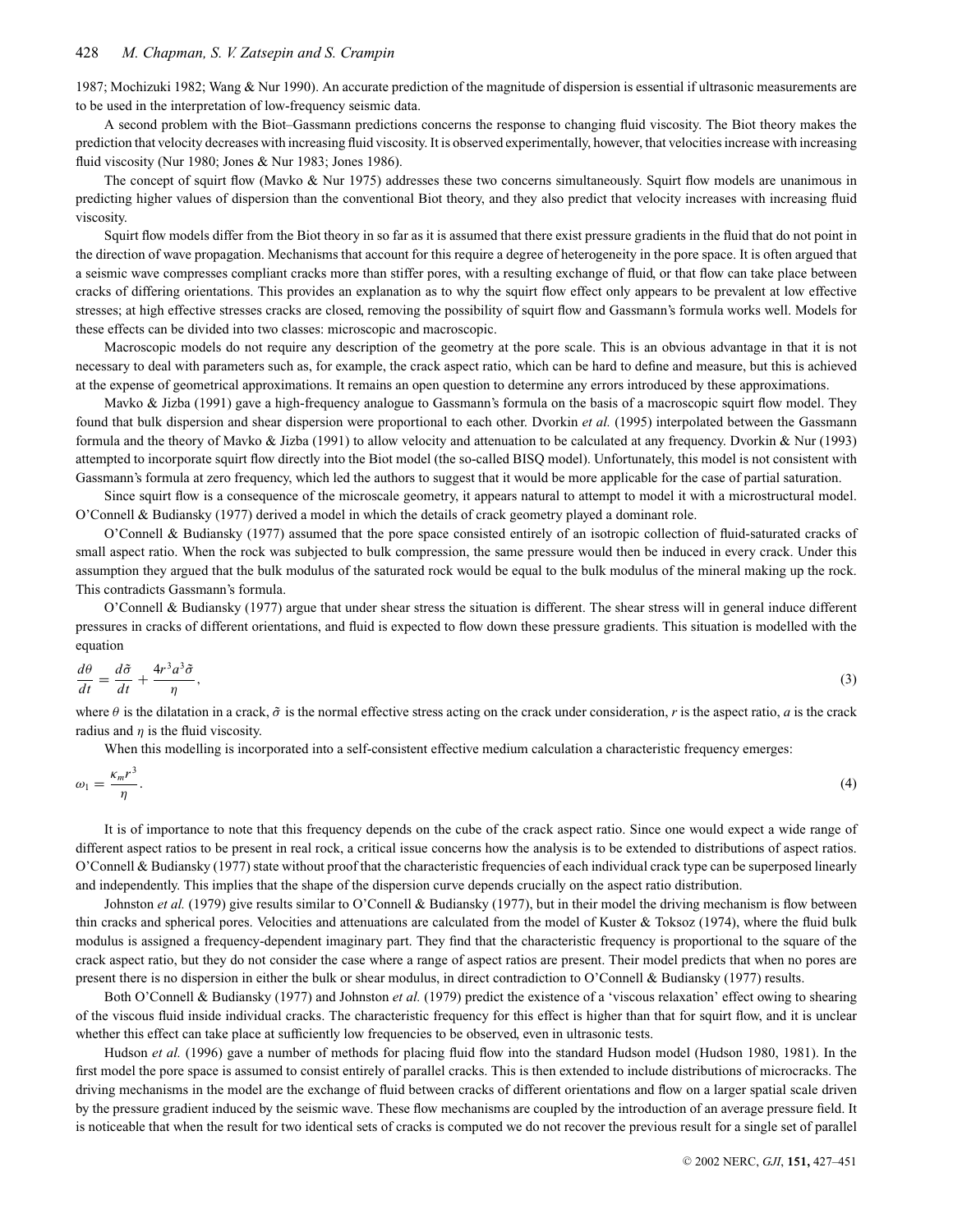cracks. This matter requires clarification. When the particular case of an isotropic crack distribution is considered Hudson *et al.*'s (1996) results indicate that there is dispersion in the bulk modulus caused by the macroscopic flow and dispersion in the shear modulus.

A weakness of this formulation is that no account is taken of rounder pores. Sedimentary rocks often have porosities of over 20 per cent, of which perhaps not more than 1 per cent can be considered to be caused by microcracks. To model such rocks, Hudson *et al.* (1996) introduce an 'equant porosity' model.

The driving mechanisms of the equant porosity model are exchange of fluid between cracks and spherical pores, and global flow in the direction of wave propagation. No account is taken of exchange of fluid between cracks of different orientations. Formally, the only difference between the equant porosity model and the standard model of Hudson (1981) lies in the crack opening parameter *U*33, which gives the response of a crack to normal stress. The result is

$$
U_{33} = \frac{4}{3} \frac{\lambda_{\rm m} + 2\mu}{\lambda_{\rm m} + \mu} (1 + K)^{-1},\tag{5}
$$

where

$$
K = \frac{\kappa_f}{\pi \mu r} \frac{\lambda_m + 2\mu}{\lambda_m + \mu} [1 + 3(1 - i)J/2c]^{-1},\tag{6}
$$

$$
J^2 = \frac{\phi_{\rm m} \kappa_{\rm f} k}{2\omega \eta},\tag{7}
$$

with *k* being the permeability,  $\lambda_m$  and  $\mu$  the Lamé parameters, and  $\phi_m$  the porosity associated with the pores. Note that the expression given for *J* <sup>2</sup> by Hudson *et al.* (1996) was in error. This has been corrected in a subsequent paper (Hudson *et al.* 2001).

When the frequency,  $\omega$  is equal to zero the result reduces to exactly that given for dry cracks by Hudson (1981). This means that at zero frequency the saturated rock behaves exactly as if it were dry, in contradiction to Gassmann's theorem.

Pointer *et al.* (2000) presented a numerical investigation of the model of Hudson *et al.* (1996) and extended the results to the case of partial saturation. Tod (2001) used this model to consider the case of 'nearly aligned cracks'. In this model the distribution of cracks is similar to the case of a single aligned crack set, but scope exists for squirt flow because of small variations in crack orientation and aspect ratio.

It is clear that substantial contradictions exist between the predictions of the various models. This is partly because the models consider different pore spaces, combinations of cracks and pores as opposed to just collections of cracks, but there also exist disagreements between models that consider the same pore space. It is important to find principles that will resolve these contradictions.

Endres & Knight (1997), in a substantial generalization of the paper by Budiansky & O'Connell (1980), gave rigorous results for calculating the magnitude of dispersion produced by the squirt flow effect for a range of pore space geometries. Their high-frequency elastic moduli are the standard effective medium theory results that assume that no fluid exchange takes place. For the low-frequency moduli they assume perfect fluid pressure communication, allowing the magnitude of dispersion to be calculated by a comparison of low- and high-frequency moduli. They show that their low-frequency results are compatible with Gassmann's theorem.

While the formulae that Endres & Knight (1997) present are valid for distributions of inclusions with any aspect ratio between zero and one, their analysis of the simple case of a collection of spherical pores and cracks of small aspect ratios shows behaviour that is more complicated than that of any of the models studied so far. This shows clearly the limitations of these models.

Endres & Knight (1997) consider the case where the total porosity is fixed, but the geometrical configuration of that porosity is allowed to vary. When the porosity consists entirely of spherical pores, both shear stress and bulk compression induce identical pressures in each pore. There are therefore no pressure gradients in the fluid, which implies that no flow takes place and both the bulk and shear moduli are non-dispersive. At the other extreme, when the pore space consists of an isotropic distribution of cracks flow can take place. Since a shear stress induces different pressures in cracks of different orientations, pressure gradients will exist and this will lead to relieving flow. In this case the shear modulus will be dispersive. Under bulk compression the pressure in each crack will be identical and no flow will take place, leading to a non-dispersive bulk modulus.

Endres & Knight (1997) interpolate between these extremes, calculating bulk and shear dispersion as a function of the fraction of a given porosity, which is composed of cracks. Shear dispersion is seen to be an increasing function of this crack fraction, whereas bulk dispersion, which vanishes when the crack fraction is zero and one, achieves a maximum for a particular intermediate value of the crack fraction.

It is interesting to compare the predictions of the squirt flow models with the results of Endres & Knight (1997). The BISQ model of Dvorkin & Nur (1993) cannot strictly be compared with that of Endres & Knight (1997), since it violates Gassmann's theorem at zero frequency. Dvorkin *et al.* (1995) claim that their model holds for general microgeometry, and so, in particular, it should hold for the case of cracks and spherical pores considered by Endres & Knight (1997). Their model, however, clearly violates the results of Endres & Knight (1997) with its prediction that shear dispersion is simply proportional to bulk dispersion.

A similar objection can be made to the model of Johnston *et al.* (1979). They considered an identical physical problem to Endres & Knight (1997), in which the pore space was assumed to consist of thin ellipsoidal cracks and spherical pores, but they too found that shear dispersion was proportional to bulk dispersion.

O'Connell & Budiansky's (1977) model considers the case where cracks alone are present, and they achieve qualitative agreement with Endres & Knight's (1997) result that for such a pore space there would be dispersion only in the shear modulus. There is no indication, however, of how to extend their results to the case of higher porosities.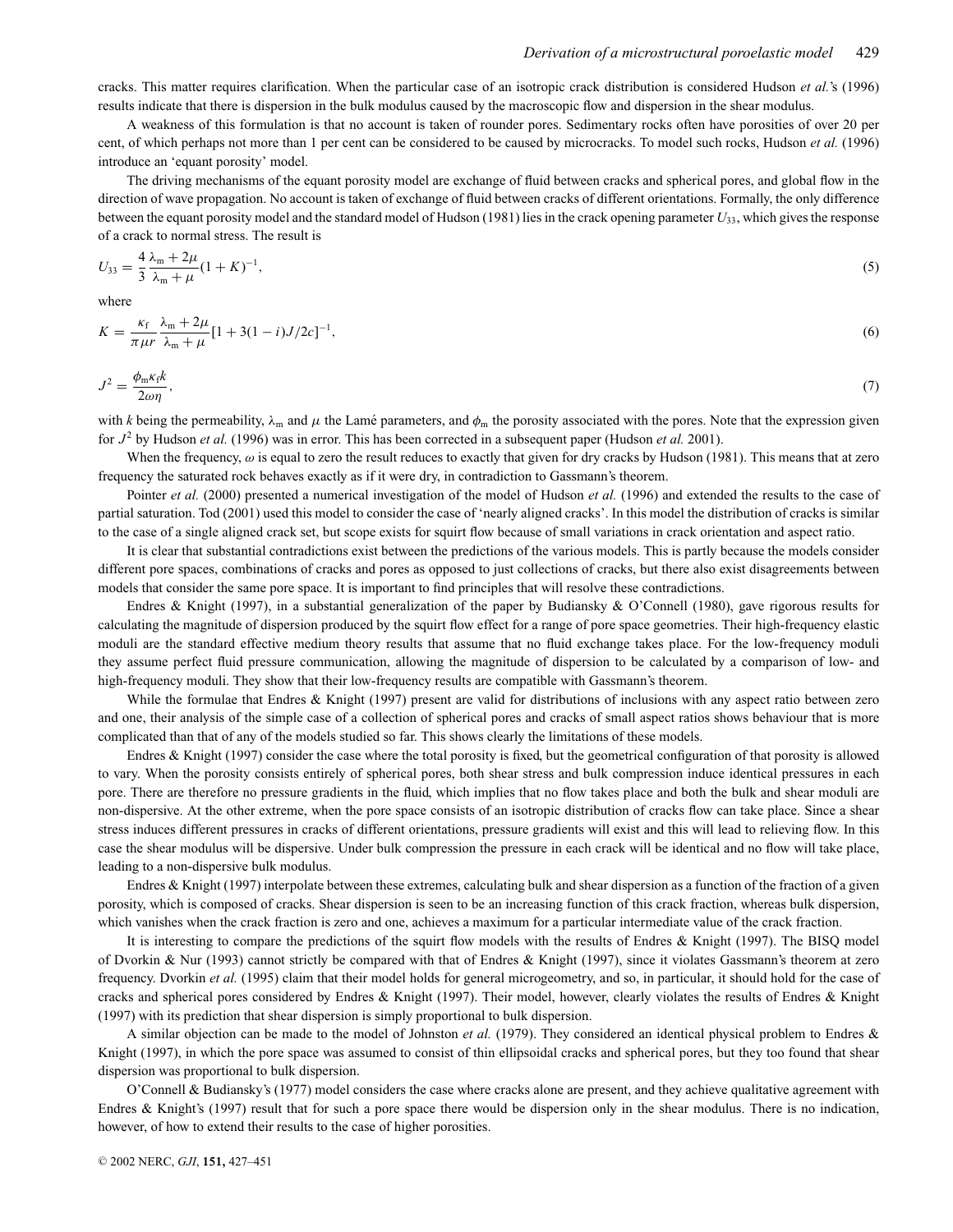## 430 *M. Chapman, S. V. Zatsepin and S. Crampin*

A similar conclusion may be drawn with regard to the first, interconnected crack, model of Hudson *et al.* (1996). They considered pore space to consist of cracks alone; however, in this case the bulk modulus is dispersive since account is taken of global flow along pressure gradients induced by the seismic wave. The equant porosity model of Hudson *et al.* (1996) violates Gassmann's formula, so it is not meaningful to compare it with the results of Endres & Knight (1997).

We argue that the contradictions that exist between the predictions of the different squirt flow models can be traced to their failure to be consistent with the results of Endres & Knight (1997). Rocks in the Earth's crust typically have porosities that are too high to be modelled by a collection of thin cracks. A valid squirt flow model has therefore to treat pore spaces, which consist of both thin cracks and rounder pores. The interaction between the cracks and pores should conform to the behaviour described by Endres & Knight (1997), with the exception of the case of global flow on a wavelength scale at high frequency, which was not considered by Endres & Knight (1997).

Our philosophy is that if a squirt flow model is to be considered as an improvement over the standard Biot–Gassmann theory of poroelasticity then it must reproduce the successes of that theory. This implies that it must be compatible with Gassmann's theorem for zero frequency. Thomsen (1985) first suggested that this constraint was appropriate. Given that the slow *P* wave is now commonly observed (Plona 1980; Klimentos & McCann 1988; Kelder & Smeulders 1997) it also seems reasonable to demand that a squirt flow model should be able to predict the existence of this wave.

It is clear that none of the squirt flow models reviewed in this paper satisfy the three constraints that we propose: consistency with Gassmann's formulae, the existence of the Biot wave and consistency with Endres & Knight (1997). In the remainder of this paper we derive a model that does satisfy these constraints.

Unfortunately, the converse to our reasoning is in general false. Even though our proposed model satisfies our constraints, it does not follow that it is a valid representation of rock, nor does it follow that its parametrization is sufficiently amenable to allow predictions to be made and the model tested. The restriction of the model to distributions of cracks all of the same aspect ratio is a drawback, since we expect cracks of all aspect ratios to be present in rock. Many of the parameters that appear in the model are specific to the idealized geometry, and this inhibits the application of the model to studying the behaviour of real rocks. The questions of validity and practicality can only be answered fully by testing the model in detail on laboratory data. In this paper we give a partial answer to these issues.

We show that the model can be extended to cover a range of different crack aspect ratios without complicating its mathematical form. This allows us to treat more realistic pore spaces and increases our confidence in the generality of the approach. Equally importantly, we show that all specifically microstructural parameters can be removed, and the results expressed through macroscopic parameters. Each of these parameters has a well-defined physical interpretation, analogous to an accepted rock property. This gives indications of the parameter values that should be used for modelling purposes.

As a step in the direction of a full laboratory test of the model, we choose parameters to simulate standard rock properties and study the predicted dependence of velocity and attenuation on petrophysical parameters. A crucial parameter is the timescale parameter  $\tau$ , which determines whether a given frequency should be considered as high, low or intermediate. Since  $\tau$  has to be considered as an unknown parameter we will present those relationships that involve  $\tau$  in non-dimensional form. It is straightforward to demonstrate numerically that the model is indeed consistent with the analysis of Endres & Knight (1997).

## **2 FLUID DYNAMICS FORMULATION**

To begin our modelling, we consider rock to consist of a linearly elastic solid permeated with two kinds of voids: uniformly sized and shaped ellipsoidal cracks of small aspect ratio, and uniformly sized spherical pores. We will use the expression 'element of pore space' as a generic term referring to any void, with no implication as to whether it is a crack or a pore. We require that all fluid flow take place between one element of pore space and another. This means that for elements *a* and *b* we will write independently of shape and orientation:

$$
\partial_t m_a = \frac{\rho_0 k \zeta}{\eta} (p_b - p_a),\tag{8}
$$

where  $m_a$  is the mass in element *a*,  $\rho_0$  is the fluid density, *k* is the permeability, *ç* is the grain size and  $p_a$  is the fluid pressure in element *a*. Two length-scales are implicit in this equation: the separation distance between elements and the radius of the surface through which fluid flows. For simplicity we have identified both scales with the grain size, although other choices are possible. We will require eq. (8) to hold equally well if subscripts *a* and *b* are interchanged, ensuring the conservation of pore fluid mass.

The purpose of the model is to describe the propagation of plane waves, so we may define a direction that will be taken to be the direction of the propagation of this wave. We let the coordinate *x* denote the position along this axis of wave propagation. Consider an element of pore space situated at position  $x$  on this axis. We imagine that this element exchanges fluid with six other elements of pore space, one situated in front of it with coordinate  $x + \varsigma$ , one behind it with coordinate  $x - \varsigma$  and four with coordinate x. This in effect gives a network model.

We want to imagine elements of pore space placed at random on the vertices of our network, and to this end we must describe the orientations that the cracks may take up. Each possible crack orientation may be represented by a point on the surface of the unit sphere. We now partition the surface of the unit sphere into  $N_c$  elements of equal area. We will now let

$$
\varpi = \frac{(\phi_c/c_v)}{(\phi_p/p_v)},\tag{9}
$$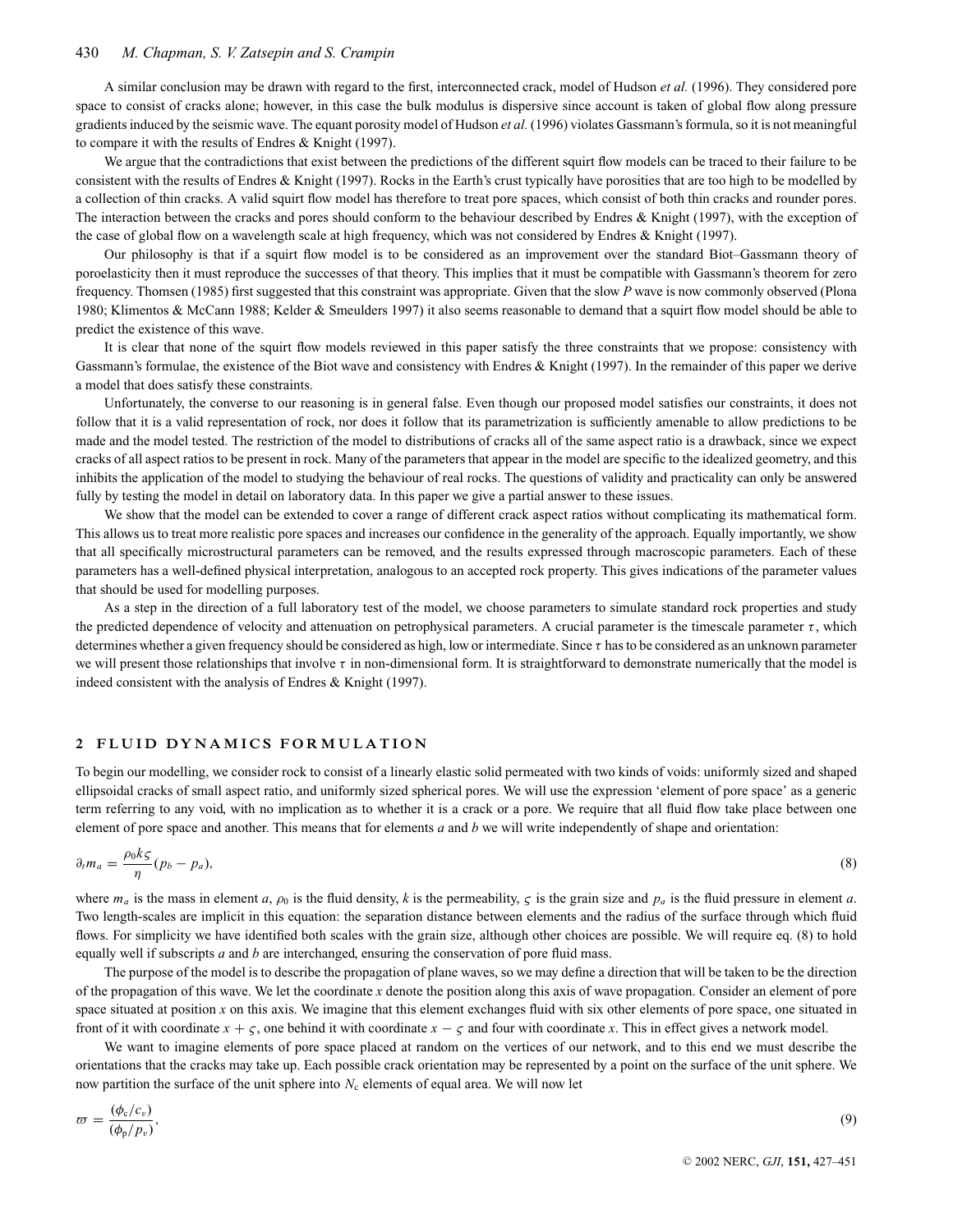where  $\phi_c$  is the fraction of the total volume occupied by cracks and  $c_v$  is the volume of an individual crack and similarly for pores. We then define

$$
N_{\rm p} = \frac{N_{\rm c}}{\varpi} \tag{10}
$$

and

 $N = N_c + N_p.$  (11)

Now define a collection of elements *C* consisting of  $N_c$  cracks, each with a different orientation corresponding to one of the elements of the partition, together with *N*<sup>p</sup> pores. At each vertex of the network we will place an element of pore space drawn at random from *C*.

The expected pressure in the element at any given vertex is now

$$
E[p(x)] = \frac{1}{N} \sum_{j=1}^{N_c} E[p_j(x)] + \frac{N_p}{N} E[p^*(x)],
$$
\n(12)

where  $p_j$  represents the pressure in a crack of orientation *j* and  $p^*$  is the pressure in the pores.

Assuming that the flow law, eq. (8), holds between all adjacent vertices of the network and that these flows may be added linearly, we write:

$$
E[\partial_t m_i(x)] = \frac{4\rho_0 k \zeta}{\eta} \{ E[p(x)] - E[p_i(x)] \} + \frac{\rho_0 k \zeta}{\eta} \{ E[p(x + \zeta)] + E[p(x - \zeta)] - 2E[p_i(x)] \}.
$$
\n(13)

Observing no distinction between values and their expectations, the full system may be written in a convenient matrix form:

$$
\begin{bmatrix}\n\dot{m}_1 \\
\vdots \\
\dot{m}_{N_c} \\
\vdots \\
\dot{m}_N\n\end{bmatrix} = \frac{4\rho_0 k_S}{\eta N} \begin{bmatrix}\n(1-N) & 1 & 1 & 1 & 1 \\
1 & (1-N) & 1 & \cdots & 1 \\
1 & 1 & (1-N) & 1 & 1 \\
\vdots & \vdots & \ddots & \vdots & \vdots \\
1 & 1 & 1 & \cdots & (1-N)\n\end{bmatrix} \begin{bmatrix}\np_1 \\
p_2 \\
p_3 \\
\vdots \\
p^*\n\end{bmatrix}
$$
\n
$$
+ \frac{\rho_0 k_S}{\eta N} \begin{bmatrix}\n1 & 1 & 1 & 1 \\
1 & 1 & 1 & \cdots & 1 \\
1 & 1 & 1 & \cdots & 1 \\
1 & 1 & 1 & 1 & 1 \\
\vdots & \ddots & \vdots & \vdots \\
1 & 1 & 1 & \cdots & 1\n\end{bmatrix} \begin{bmatrix}\np_1(x-S) + p_1(x+S) \\
p_2(x-S) + p_2(x+S) \\
p_3(x-S) + p_3(x+S) \\
\vdots \\
p^*(x-S) + p^*(x+S)\n\end{bmatrix} - \frac{2\rho_0 k_S}{\eta} \begin{bmatrix}\np_1 \\
p_2 \\
p_3 \\
\vdots \\
p^*\n\end{bmatrix}.
$$
\n(14)

As with all effective medium theories, it is necessary to assume that the wavelength is larger than the grain size. This means that we can write

$$
p_i(x - \zeta) + p_i(x + \zeta) = 2p_i(x) + \zeta^2 p_i''(x),\tag{15}
$$

whereupon if

$$
\bar{p} = \frac{1}{N} \sum_{i=1}^{N} p_i,
$$
\n(16)

the system transforms to

$$
\begin{bmatrix} \dot{m}_1 \\ \dot{m}_2 \\ \dot{m}_3 \\ \vdots \\ \dot{m}_N \end{bmatrix} = \frac{6\rho_0 k \zeta}{\eta N} \begin{bmatrix} (1-N) & 1 & 1 & 1 & 1 \\ 1 & (1-N) & 1 & \cdots & 1 \\ 1 & 1 & (1-N) & 1 & 1 \\ \vdots & \vdots & \ddots & \vdots \\ 1 & 1 & 1 & \cdots & (1-N) \end{bmatrix} \begin{bmatrix} p_1 \\ p_2 \\ p_3 \\ \vdots \\ p^* \end{bmatrix} + \frac{\rho_0 k \zeta^3}{\eta} \begin{bmatrix} \bar{p}'' \\ \bar{p}'' \\ \bar{p}'' \\ \vdots \\ \bar{p}'' \end{bmatrix} . \tag{17}
$$

If we now let

$$
A = \begin{bmatrix} 1 & 1 & 1 & 1 \\ 1 & -1 & 0 & \cdots & 0 \\ 1 & 0 & -1 & 0 \\ \vdots & \ddots & \vdots \\ 1 & 0 & 0 & \cdots & -1 \end{bmatrix},
$$
 (18)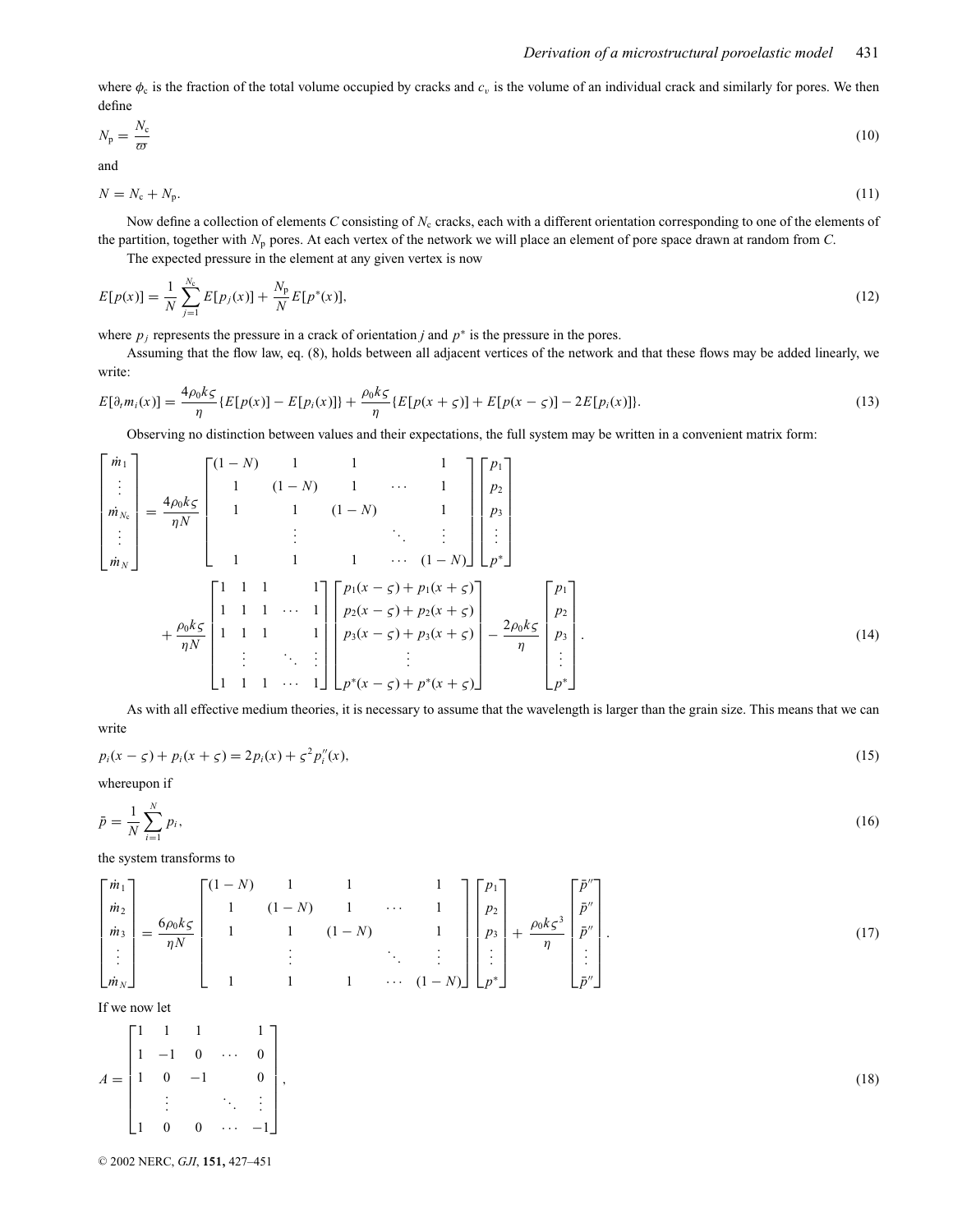then

$$
A\begin{bmatrix} \dot{m}_1 \\ \dot{m}_2 \\ \dot{m}_3 \\ \vdots \\ \dot{m}_N \end{bmatrix} = \frac{6\rho_0 k_S}{\eta} \begin{bmatrix} 0 & 0 & 0 & 0 \\ 0 & -1 & 0 & \cdots & 0 \\ 0 & 0 & -1 & 0 \\ \vdots & \vdots & \ddots & \vdots \\ 0 & 0 & 0 & \cdots & -1 \end{bmatrix} A \begin{bmatrix} p_1 \\ p_2 \\ p_3 \\ \vdots \\ p^* \end{bmatrix} + \frac{\rho_0 k_S^3}{\eta} A \begin{bmatrix} \bar{p}'' \\ \bar{p}'' \\ \bar{p}'' \\ \vdots \\ \bar{p}'' \end{bmatrix} . \tag{19}
$$

Now if we write

$$
\bar{m} = \frac{1}{N} \sum_{i=1}^{N} m_i,\tag{20}
$$

then the first row reads as

 $\dot{\bar{m}} = \frac{\rho_0 k \varsigma^3}{\eta} \bar{p}''$ ,  $(21)$ 

and subsequent rows are given by

$$
\dot{m}_1 - \dot{m}_i = \frac{6\rho_0 k \zeta}{\eta} (p_i - p_1), \qquad 2 \le i \le N. \tag{22}
$$

Now the choice of subscript 1 is clearly arbitrary, so in general

$$
\dot{m}_i - \dot{m}_j = \frac{6\rho_0 k \zeta}{\eta} (p_j - p_i), \qquad 1 \le i, j \le N. \tag{23}
$$

Fixing  $j > N_c$  and summing from  $i = 1, ..., N_c$  we find

$$
\langle \dot{m} \rangle_{\rm c} - \dot{m}^* = \frac{6\rho_0 k \zeta}{\eta} \left( p^* - \langle p \rangle_{\rm c} \right),\tag{24}
$$

where

$$
\langle p \rangle_{\rm c} = \frac{1}{N_{\rm c}} \sum_{i=1}^{N_{\rm c}} p_i,\tag{25}
$$

$$
\langle m \rangle_{\rm c} = \frac{1}{N_{\rm c}} \sum_{i=1}^{N_{\rm c}} m_i,\tag{26}
$$

and since the conditions in each pore are identical we have introduced the notation *m*<sup>∗</sup> for the mass in each pore. Eq. (24) describes the exchange of fluid between the cracks and pores.

We show in the Appendix that the fluid mass in each crack and pore can be written in terms of the applied stress and fluid pressure. Let *c*<sub>v</sub> and  $p_v$  be the crack and pore volumes,  $\mu$  the mineral shear modulus, v the Poisson ratio,  $\kappa_f$  the fluid bulk modulus and *r* the crack aspect ratio. Then, if we introduce the definitions  $\sigma_c = \pi \mu r/2(1 - v)$ ,  $K_c = \sigma_c/\kappa_f$  and  $K_p = 4\mu/3\kappa_f$ , eqs (A15) and (A16) show that

$$
\langle \dot{m} \rangle_{\rm c} = \frac{c_v \rho_0}{\sigma_{\rm c}} \left[ (1 + K_{\rm c}) \langle \dot{p} \rangle_{\rm c} - \frac{\dot{\sigma}}{3} \right],\tag{27}
$$

$$
\dot{m}^* = \frac{3p_v \rho_0}{4\mu} \left[ (1 + K_p)\dot{p}^* - \frac{1 - v}{1 + v}\dot{\sigma} \right],\tag{28}
$$

provided that the partition of the unit sphere is taken to be sufficiently refined that  $\frac{1}{N_c} \sum_{i=1}^{N_c} \sigma_i = \sigma/3$ , where  $\sigma_i$  is the normal stress acting on the *i*th crack and  $\sigma$  is the trace of the applied stress tensor.

Now with the definitions

$$
\gamma = \frac{3p_v \sigma_c (1 + K_p)}{4c_v \mu (1 + K_c)},\tag{29}
$$

$$
\gamma' = \gamma \frac{1 - v}{1 + v} \frac{1}{1 + K_p},\tag{30}
$$

$$
\frac{1}{\tau} = \frac{6k\zeta\sigma_c}{\eta c_v (1 + K_c)},\tag{31}
$$

eq. (24) may be written as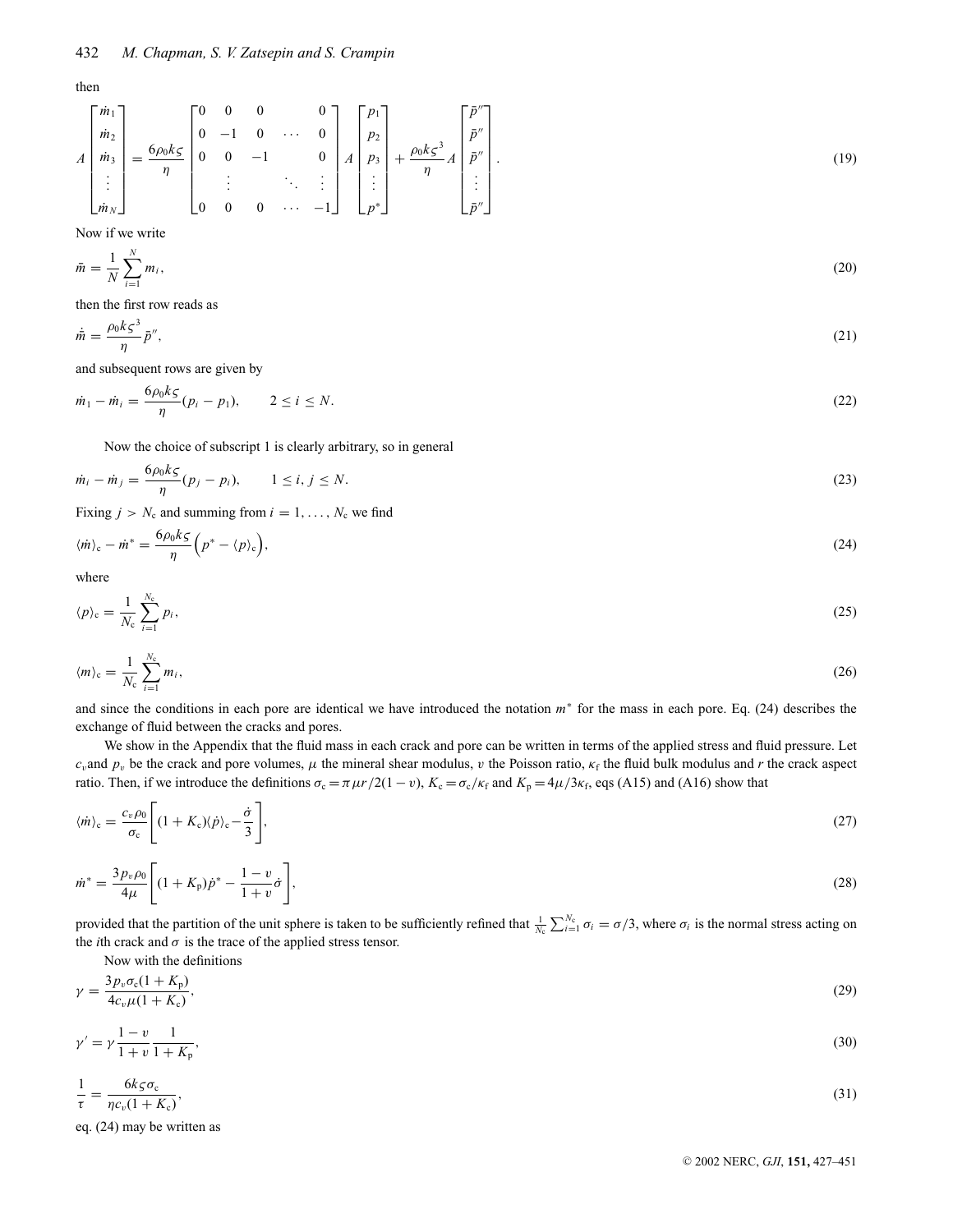$$
\langle \dot{p} \rangle_{\rm c} - \gamma \dot{p}^* + \left[ \gamma' - \frac{1}{3(1 + K_{\rm c})} \right] \dot{\sigma} = \frac{1}{\tau} \left( p^* - \langle p \rangle_{\rm c} \right). \tag{32}
$$

This expression may be integrated, giving

$$
\langle p \rangle_{\rm c} = \gamma p^* + \left[ \frac{1}{3(1+K_{\rm c})} - \gamma' \right] \sigma - \frac{1}{\tau} \int_0^t \left\{ (\gamma - 1) p^*(s) + \left[ \frac{1}{3(1+K_{\rm c})} - \gamma' \right] \sigma(s) \right\} e^{(s-t)/\tau} ds. \tag{33}
$$

Arguing directly from (23) with the same logic gives the expression

$$
p_i = \frac{\sigma_i}{1 + K_c} + \gamma p^* - \gamma' \sigma - \frac{1}{\tau} \int_0^t \left[ \frac{\sigma_i(s)}{1 + K_c} + (\gamma - 1)p^* - \gamma' \sigma(s) \right] e^{(s-t)/\tau} ds.
$$
 (34)

These expressions are appealing since in the limit  $\tau \to 0$ :

$$
\frac{1}{\tau}e^{(s-t)/\tau} \to \delta(s-t),\tag{35}
$$

where  $\delta(s - t)$  is the Dirac delta function, and so

$$
p_i \to p^*.\tag{36}
$$

This means that in the limit of immediate pressure relaxation, the pressure in each crack is identical and the same as that in the pores, in accordance with Gassmann's theory.

So far we have described how the pressure in each element of the pore space may be given in terms of the two fields, *p*<sup>∗</sup> and σ. It is clear that  $p^*$  and  $\sigma$  must themselves be coupled. From eqs (16) and (20):

$$
\bar{p} = \iota \langle p \rangle_c + (1 - \iota) p^*,\tag{37}
$$

$$
\bar{m} = \iota \langle m \rangle_c + (1 - \iota) m^*,\tag{38}
$$

where

$$
t = \frac{N_c}{N} \tag{39}
$$

and

$$
\langle \dot{p} \rangle_{\rm c} = \gamma \dot{p}^* + \frac{(1 - \gamma)}{\tau} p^* + \left[ \frac{1}{3(1 + K_{\rm c})} - \gamma' \right] \left( \dot{\sigma} - \frac{1}{\tau} \sigma \right) + \frac{1}{\tau^2} \int_0^t \left\{ (\gamma - 1) p^*(s) + \left[ \frac{1}{3(1 + K_{\rm c})} - \gamma' \right] \sigma(s) \right\} e^{(s - t)/\tau} ds, \tag{40}
$$

$$
\langle p \rangle_{c}'' = \gamma p^{*} + \left[ \frac{1}{3(1+K_{c})} - \gamma' \right] \sigma'' - \frac{1}{\tau} \int_{0}^{t} \left\{ (\gamma - 1) p^{*} (s) + \left[ \frac{1}{3(1+K_{c})} - \gamma' \right] \sigma''(s) \right\} e^{(s-t)/\tau} ds.
$$
\n(41)

We can write eq. (21) as

$$
\frac{t}{\tau}(1-\gamma)p^* + \gamma p^* - \frac{t}{\tau} \left[ \frac{1}{3(1+K_c)} - \gamma' \right] \sigma - \gamma' \dot{\sigma} + \frac{t}{\tau^2} \int_0^t \left\{ (\gamma - 1)p^*(s) + \left[ \frac{1}{3(1+K_c)} - \gamma' \right] \sigma(s) \right\} e^{(s-t)/\tau} ds
$$
\n
$$
= \frac{S^2}{6\tau} [\nu + (1-\nu)] p^{*\nu} + \frac{S^2 t}{6\tau} \left[ \frac{1}{3(1+K_c)} - \gamma' \right] \sigma'' - \frac{S^2 t}{6\tau^2} \int_0^t \left\{ (\gamma - 1)p''(s) + \left[ \frac{1}{3(1+K_c)} - \gamma' \right] \sigma''(s) \right\} e^{(s-t)/\tau} ds. \tag{42}
$$

This may be reduced to the differential equation:

$$
\gamma \ddot{p}^* + \frac{1}{\tau} [\iota + (1 - \iota)\gamma] \dot{p}^* - \frac{S^2}{6\tau} [1 - \iota(1 - \gamma)] \dot{p}^{*\prime\prime} - \frac{S^2}{6\tau^2} p^{*\prime\prime} = \gamma' \ddot{\sigma} + \frac{1}{\tau} \left[ \frac{\iota}{3(1 + K_c)} + (1 - \iota)\gamma' \right] \dot{\sigma} + \frac{S^2 \iota}{6\tau} \left[ \frac{1}{3(1 + K_c)} - \gamma' \right] \dot{\sigma}''.
$$
 (43)

This equation gives the required coupling between the fields  $p^*$  and  $\sigma$ . Taking the Fourier transform  $(\tilde{f} = \int_{-\infty}^{\infty} \int_{-\infty}^{\infty} f(x, t) e^{-i(lx + \omega t)} dx dt$ of eq. (43) gives the expression

$$
\begin{aligned}\n&\left\{-\left(\omega\tau\right)^2\gamma+i(\omega\tau)[\iota+\gamma(1-\iota)]+\frac{i}{6}(\varsigma l)^2(\omega\tau)[1-\iota(1-\gamma)]+\frac{1}{6}(\varsigma l)^2\right\}\tilde{p} \\
&=\left\{-\left(\omega\tau\right)^2\gamma'+i(\omega\tau)\left[\frac{\iota}{3(1+K_c)}+(1-\iota)\gamma'\right]-\frac{i}{6}(\varsigma l)^2(\omega\tau)\left[\frac{\iota}{3(1+K_c)}-\iota\gamma'\right]\right\}\tilde{\sigma},\n\end{aligned} \tag{44}
$$

where *l* is the wavenumber.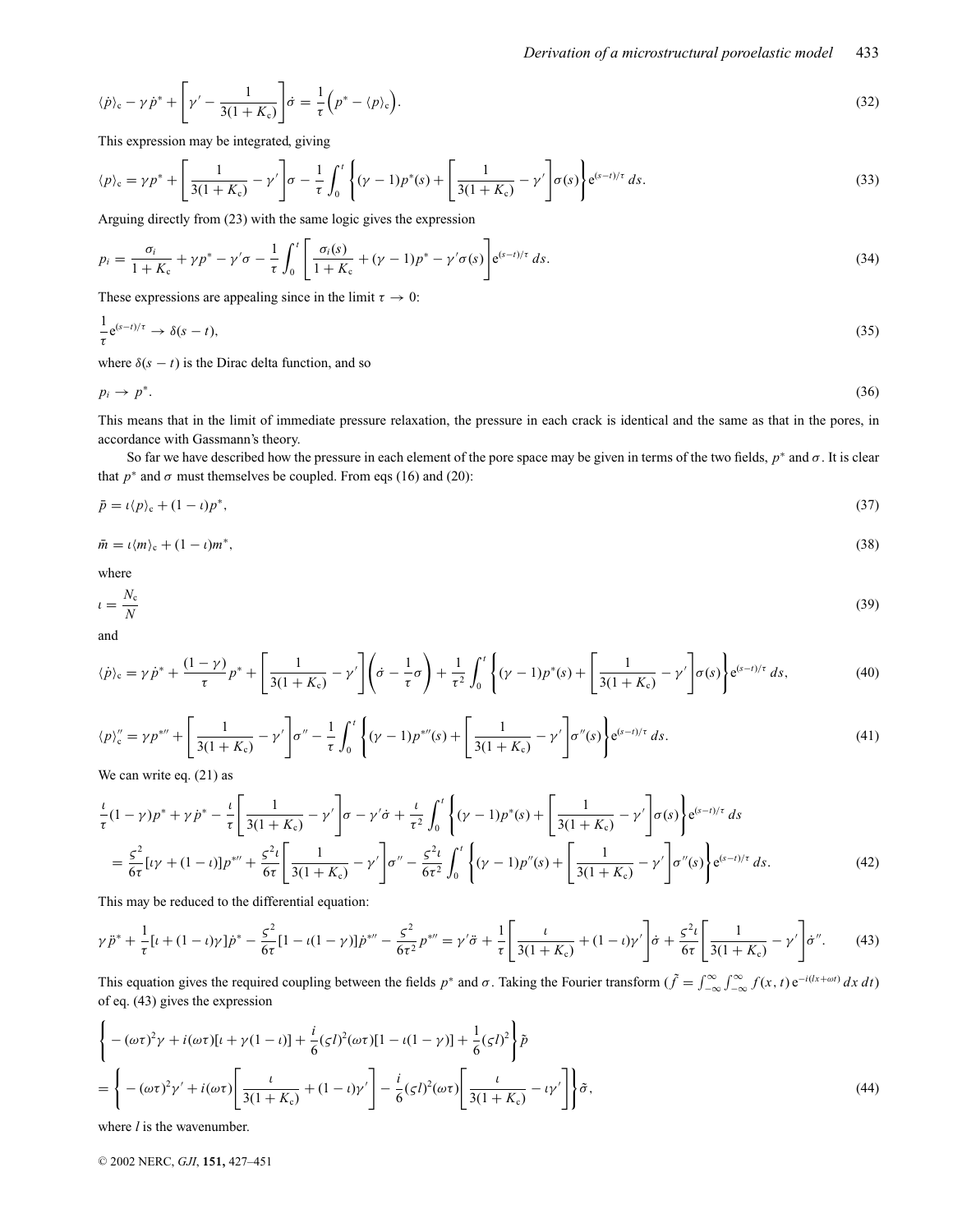## **3 THE P-WAVE DISPERSION EQUATION**

To find the dispersion relation for the propagation of *P* waves it is necessary to derive a second equation between *p*<sup>∗</sup> and σ. This second equation arises out of a generalization of Eshelby's approach to finding the effective elastic constants of a solid permeated with inclusions. Eshelby's (1957) interaction energy formula, reviewed in the Appendix, eq. (A19), for the effective elastic tensor gives an expression for the effective *P*-wave modulus  $M_{\text{eff}}$ :

$$
M_{\text{eff}} = M - \frac{1}{s^2} \sum_{t} \phi_t \left( \sigma_{ij}^{\text{w}} \epsilon_{ij}^{\text{inc}} - \sigma_{ij}^{\text{inc}} \epsilon_{ij}^{\text{w}} \right),\tag{45}
$$

where the superscript 'w' refers to the field of the travelling wave, the superscript 'inc' refers to the field in the inclusion and  $s = \epsilon_{11}^w$ . In the classical approach to the problem  $\epsilon^{inc}$  would be calculated using the Wu *T* tensor (Wu 1966):

$$
\epsilon^{\rm inc} = T\epsilon^{\rm w},\tag{46}
$$

and then  $\sigma^{\text{inc}}$  would follow from

$$
\sigma^{\rm inc} = C^{\rm inc} \epsilon^{\rm inc} \tag{47}
$$

These values would be inserted directly into eq. (45) to give an effective *P*-wave modulus as a function of the geometry and elastic constants of the inclusions.

In our case, however, the state of stress and strain in the fluid-saturated inclusion depends on the details of the fluid dynamics. Under the assumption of a zero fluid shear modulus,  $\epsilon^{inc}$  and  $\sigma^{inc}$  can be calculated from eq. (34) and the formula of Zatsepin & Crampin (1997), discussed in the Appendix (eq. A6):

$$
\epsilon^{\rm inc} = (I - S)^{-1} C^{-1} (\sigma^{\rm w} - C S C^{-1} p \delta). \tag{48}
$$

To achieve consistency with the approach of Walsh (1969) we will calculate the off-diagonal terms of  $\sigma$ <sup>inc</sup> and  $\epsilon$ <sup>inc</sup> using the Wu *T* tensor under the assumption that the fluid shear modulus is  $i\omega\eta$ . The result of this calculation is given in eq. (A3).

In this way, our effective elastic tensor will depend on both  $\sigma$  and  $p^*$ , and the general wave equation:

$$
\rho \ddot{u}_i = \sigma_{ij,j},\tag{49}
$$

where  $\rho$  is the density of the saturated rock, will give nothing more than an equation coupling  $\sigma$  and  $p^*$ . In eq. (49), and in the remainder of this paper, we assume the summation convention. This will be the second equation that we need for the derivation of the dispersion relationship.

To carry out this process explicitly, we first need to ensure that all of our tensors are expressed in the same coordinate system. In classical elasticity the stress and strain tensors associated with the propagation of a *P* wave are given by

$$
\sigma^{\mathbf{w}} = \frac{\sigma(t)}{3\kappa_{\mathbf{m}}} \begin{bmatrix} \lambda_{\mathbf{m}} + 2\mu & 0 & 0 \\ 0 & \lambda_{\mathbf{m}} & 0 \\ 0 & 0 & \lambda_{\mathbf{m}} \end{bmatrix},
$$
\n
$$
\epsilon^{\mathbf{w}} = \frac{\sigma(t)}{3\kappa_{\mathbf{m}}} \begin{bmatrix} 1 & 0 & 0 \\ 0 & 0 & 0 \\ 0 & 0 & 0 \end{bmatrix},
$$
\n(51)

where  $\lambda_m$  and  $\mu$  are the matrix Lamé constants. We now rotate these tensors into the frame of a crack the normal of which ( $x_1$ , say) has Euler angles ( $\psi$ ,  $\theta$ ), and find that the relevant terms are

$$
\sigma^{\text{wloc}} = \frac{\sigma(t)}{3\kappa_{\text{m}}} \begin{bmatrix} \lambda_{\text{m}} + 2\mu \cos^{2} \psi & 0 & -2\mu \sin \psi \cos \psi \\ 0 & \lambda_{\text{m}} & 0 \\ -2\mu \sin \psi \cos \psi & 0 & \lambda_{\text{m}} + 2\mu \sin^{2} \psi \end{bmatrix},
$$
\n
$$
\epsilon^{\text{wloc}} = \frac{\sigma(t)}{3\kappa_{\text{m}}} \begin{bmatrix} \cos^{2} \psi & 0 & -\sin \psi \cos \psi \\ 0 & 0 & 0 \\ 0 & 0 & 0 \end{bmatrix},
$$
\n(53)

where the notation 'loc' is introduced to signify that the tensor has been rotated into the local frame of the crack.

 $\overline{\phantom{a}}$ 

The tensors  $\epsilon^{\text{inc}}$  and  $\sigma^{\text{inc}}$  are given by

 $-\sin \psi \cos \psi$  0  $\sin^2 \psi$ 

$$
\epsilon^{\text{inc}} = \begin{bmatrix} [\sigma_1^{\text{wloc}} - p(\psi, \theta)] / \sigma_c & T^s \epsilon_1^{\text{wloc}} & T^s \epsilon_1^{\text{wloc}} \\ T^s \epsilon_2^{\text{wloc}} & 0 & 0 \\ T^s \epsilon_3^{\text{wloc}} & 0 & 0 \end{bmatrix},
$$
\n(54)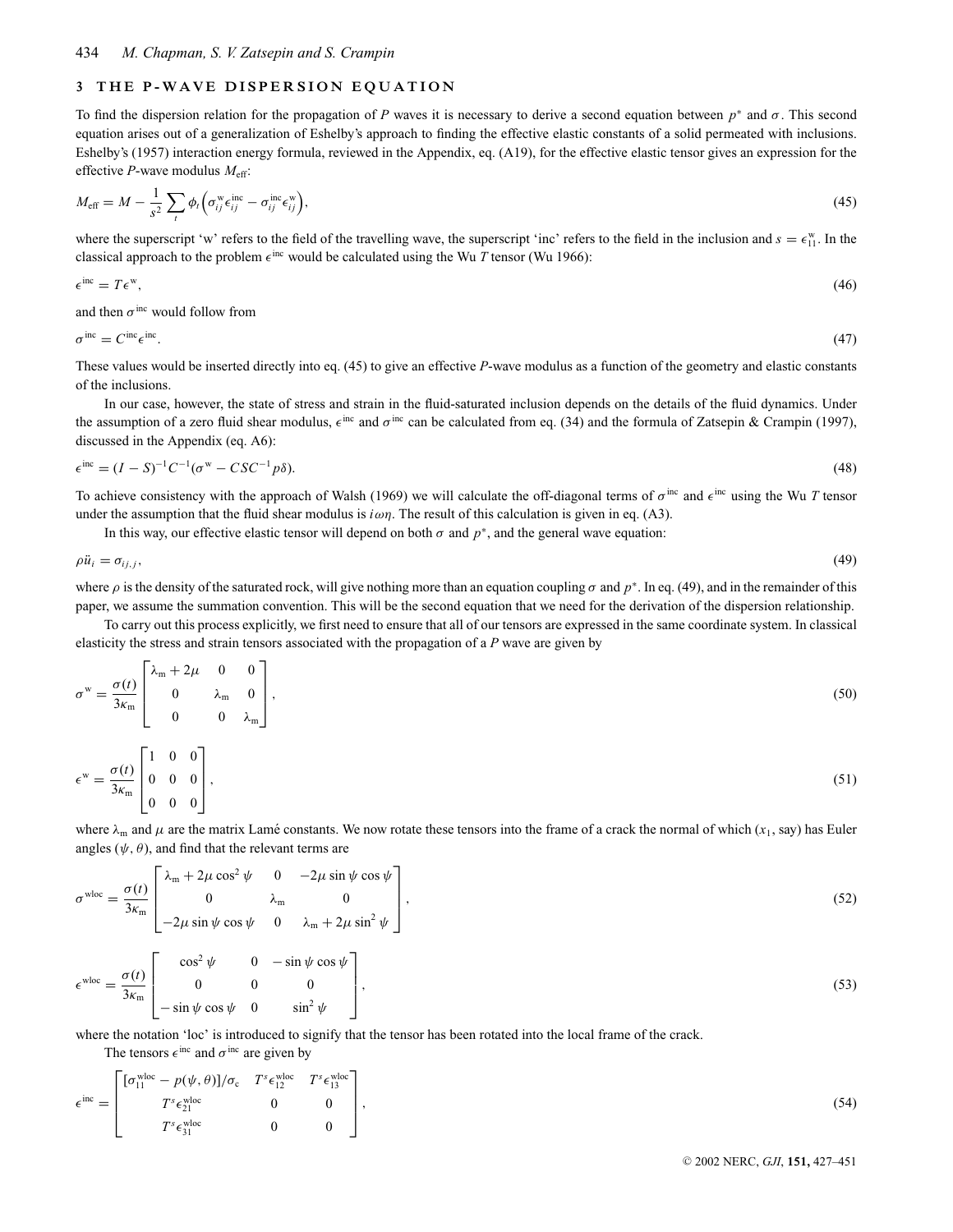$$
\sigma^{\text{inc}} = \begin{bmatrix} p(\psi, \theta) & 2i\omega\eta T^s \epsilon_{12}^{\text{uloc}} & 2i\omega\eta T^s \epsilon_{13}^{\text{uloc}} \\ 2i\omega\eta T^s \epsilon_{21}^{\text{uloc}} & p(\psi, \theta) & 0 \\ 2i\omega\eta T^s \epsilon_{31}^{\text{uloc}} & 0 & p(\psi, \theta) \end{bmatrix},
$$
\n(55)

where it is shown in eq. (A4) that

$$
T^{s} = \frac{2\mu/(\mu - i\omega\eta)}{i\omega\eta/(\mu - i\omega\eta) + [(2 - v)/(1 - v)](\pi/2)r}.
$$
\n(56)

Eqs (34) and (52) give the expression

$$
p(\psi,\theta) = \frac{\sigma(t)}{3\kappa_m} \frac{\lambda_m + 2\mu \cos^2 \psi}{1 + K_c} + \gamma p^* - \gamma' \sigma(t) - \frac{1}{\tau} \int_0^t \left[ \frac{\sigma(s)}{3\kappa_m} \frac{\lambda_m + 2\mu \cos^2 \psi}{1 + K_c} + (\gamma - 1)p^*(s) - \gamma' \sigma(s) \right] e^{(s-t)/\tau} ds,
$$
\n
$$
(57)
$$

so that

$$
\epsilon_{ij}^{\text{inc}}\sigma_{ij}^{\text{w}} = \frac{\sigma(t)}{3\kappa_{\text{m}}} \Bigg\{ \frac{K_{\text{c}}\Big(\lambda_{\text{m}} + 2\mu\cos^{2}\psi\Big)^{2}}{3\kappa_{\text{m}}\sigma_{\text{c}}(1 + K_{\text{c}})}\sigma(t) - \frac{\gamma\Big(\lambda_{\text{m}} + 2\mu\cos^{2}\psi\Big)}{\sigma_{\text{c}}}p^{*}(t) + \frac{\gamma'\Big(\lambda_{\text{m}} + 2\mu\cos^{2}\psi\Big)}{\sigma_{\text{c}}}\sigma(t) + \frac{1}{\tau} \int_{0}^{t} \Bigg[ \frac{\Big(\lambda_{\text{m}} + 2\mu\cos^{2}\psi\Big)^{2}}{3\kappa_{\text{m}}\sigma_{\text{c}}(1 + K_{\text{c}})}\sigma(s) + \frac{(\gamma - 1)\Big(\lambda_{\text{m}} + 2\mu\cos^{2}\psi\Big)}{\sigma_{\text{c}}}p^{*}(s) - \frac{\gamma'\Big(\lambda_{\text{m}} + 2\mu\cos^{2}\psi\Big)}{\sigma_{\text{c}}}\sigma(s) \Bigg] \times e^{(s-t)/\tau} ds + 4\mu T^{s} \sin^{2}\psi \cos^{2}\psi \frac{\sigma(t)}{3\kappa_{\text{m}}}\Bigg].
$$
\n(58)

We now integrate this expression over orientation,  $d\Omega$ , to obtain

$$
\epsilon_{ij}^{\text{inc}}\sigma_{ij}^{\text{wloc}} = \frac{\sigma(t)}{3\kappa_{\text{m}}}\left(\left[\frac{K_{\text{c}}L_{2}}{3\kappa_{\text{m}}\sigma_{\text{c}}(1+K_{\text{c}})} + \frac{\gamma'L_{1}}{\sigma_{\text{c}}} + \frac{8}{45}\frac{\mu}{\kappa_{\text{m}}}T^{s}\right]\sigma(t) - \frac{\gamma L_{1}}{\sigma_{\text{c}}}p^{*}(t) + \frac{1}{\tau}\int_{0}^{t}\left\{\left[\frac{L_{2}}{3\kappa_{\text{m}}\sigma_{\text{c}}(1+K_{\text{c}})} - \frac{\gamma'L_{1}}{\sigma_{\text{c}}}\right]\sigma(s) + \frac{(\gamma-1)L_{1}}{\sigma_{\text{c}}}p^{*}(s)\right\}e^{(s-t)/\tau}ds\right),\tag{59}
$$

where we have introduced the notation

$$
L_1 = \lambda_m + \frac{2}{3}\mu,\tag{60}
$$

$$
L_2 = \lambda_m^2 + \frac{4}{3}\lambda_m\mu + \frac{4}{5}\mu^2. \tag{61}
$$

By similar means it may be shown that

$$
\sigma_{ij}^{\text{inc}}\epsilon_{ij}^{\text{wloc}} = \frac{\sigma(t)}{3\kappa_m} \Biggl( \Biggl[ \frac{L_1}{3\kappa_m(1+K_c)} - \gamma' - \frac{8}{15}i\omega\eta T^s \frac{1}{\kappa_m} \Biggr] \sigma(t) + \gamma p^*(t) - \frac{1}{\tau} \int_0^t \Biggl\{ \Biggl[ \frac{L_1}{3\kappa_m(1+K_c)} - \gamma' \Biggr] \sigma(s) + (\gamma - 1)p^*(s) \Biggr\} e^{(s-t)/\tau} ds \Biggr), \tag{62}
$$

so we may write

$$
\sum^{\text{cracks}} \phi_i(\epsilon^{\text{inc}} \sigma^{\text{w}} - \epsilon^{\text{w}} \sigma^{\text{inc}}) = \frac{\phi_c \sigma(t)}{3\kappa_{\text{m}}} \left\{ d_1 \sigma(t) + d_2 p^*(t) + \frac{1}{\tau} \int_0^t \left[ d_3 \sigma(s) + d_4 p^*(s) \right] e^{(s-t)/\tau} ds \right\},\tag{63}
$$

where

$$
\mathcal{M} = \frac{2\mu}{i\omega\eta/(\mu - i\omega\eta) + [(2 - v)/(1 - v)](\pi/2)r},\tag{64}
$$

$$
d_1 = \frac{K_c L_2}{3\kappa_m \sigma_c (1 + K_c)} + \frac{\gamma' L_1}{\sigma_c} - \frac{L_1}{3\kappa_m (1 + K_c)} + \gamma' + \frac{8}{45\kappa_m} \mathcal{M},\tag{65}
$$

$$
d_2 = -\gamma \left(\frac{L_1}{\sigma_c} + 1\right),\tag{66}
$$

$$
d_3 = \frac{L_2}{3\kappa_m \sigma_c (1 + K_c)} - \frac{\gamma' L_1}{\sigma_c} + \frac{L_1}{3\kappa_m (1 + K_c)} - \gamma',\tag{67}
$$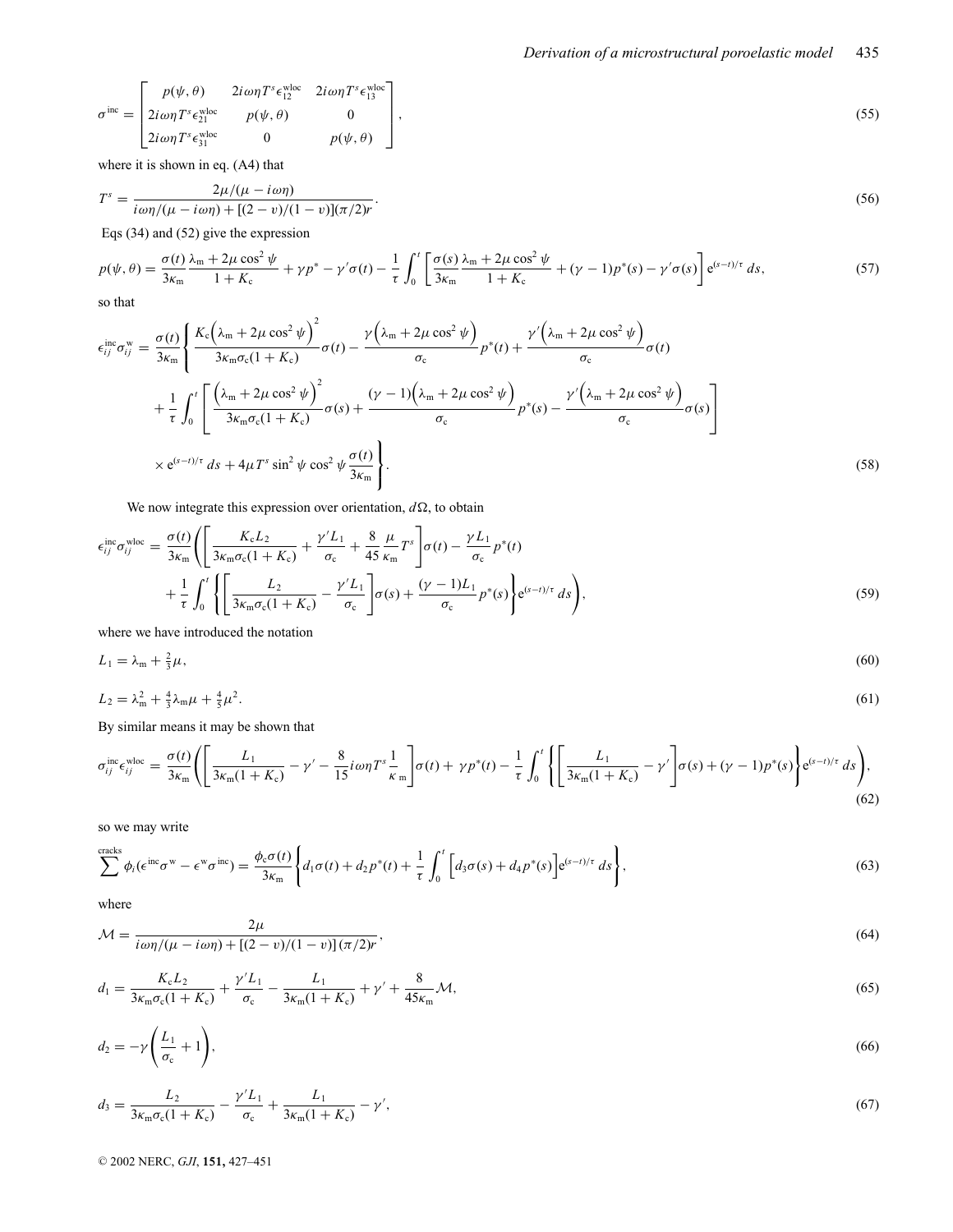$$
d_4 = (\gamma - 1) \left( \frac{L_1}{\sigma_c} + 1 \right) \tag{68}
$$

and  $\phi_c$  is the porosity associated with the cracks.

We now perform the same calculations for pores. Applying eq. (48) we find:

$$
\epsilon_{11}^{\text{inc}} = \frac{3}{4\mu} \frac{1 - v}{1 + v} \left( \lambda_{\text{m}} + 2\mu \frac{9 + 5v}{7 - 5v} \right) \frac{\sigma(t)}{3\kappa_{\text{m}}} - \frac{p^*(t)}{4\mu},\tag{69}
$$

$$
\epsilon_{22}^{\text{inc}} = \epsilon_{33}^{\text{inc}} = \frac{3}{4\mu} \frac{1 - v}{1 + v} \left( \lambda_{\text{m}} - 2\mu \frac{1 + 5v}{7 - 5v} \right) \frac{\sigma(t)}{3\kappa_{\text{m}}} - \frac{p^*(t)}{4\mu}.
$$
\n(70)

Eqs  $(50)$  and  $(51)$  now give:

$$
\epsilon_{ij}^{\text{inc}}\sigma_{ij}^{\text{w}} = \frac{\sigma(t)}{3\kappa_m} \left\{ \frac{3}{4\mu} \frac{1-\nu}{1+\nu} \left[ \left( \lambda_m + 2\mu \frac{9+5\nu}{7-5\nu} \right) (\lambda_m + 2\mu) + 2\lambda_m \left( \lambda_m - 2\mu \frac{1+5\nu}{7-5\nu} \right) \right] \frac{\sigma(t)}{3\kappa_m} - \frac{3\kappa_m}{4\mu} p^* \right\},\tag{71}
$$

$$
\sigma_{ij}^{\text{inc}} \epsilon_{ij}^{\text{w}} = \frac{\sigma(t)}{3\kappa_{\text{m}}} p^*(t),\tag{72}
$$

so that we may write

$$
\sum^{\text{pores}} \phi_i(\epsilon^{\text{inc}} \sigma^{\text{w}} - \sigma^{\text{inc}} \epsilon^{\text{w}}) = \phi_p \frac{\sigma(t)}{3\kappa_m} \Big[ d_5 \sigma(t) - d_6 p^* \Big],\tag{73}
$$

where

$$
d_5 = \frac{1}{4\kappa_m\mu} \frac{1 - v}{1 + v} \Bigg[ \left( \lambda_m + 2\mu \frac{9 + 5v}{7 - 5v} \right) (\lambda_m + 2\mu) + 2\lambda_m \left( \lambda_m - 2\mu \frac{1 + 5v}{7 - 5v} \right) \Bigg],\tag{74}
$$

$$
d_6 = \frac{3}{4} \frac{\kappa_{\rm m}}{\mu} + 1,\tag{75}
$$

and  $\phi_p$  is the porosity associated with the spherical pores.

Eq. (45) now gives:

$$
M_{\text{eff}}\sigma(x,t) = M\sigma(x,t) - 3\phi_c \kappa_m \Bigg\{ d_1 \sigma(x,t) + d_2 p^*(x,t) + \frac{1}{\tau} \int_0^t \Big[ d_3 \sigma(x,s) + d_4 p^*(x,s) \Big] e^{(s-t)/\tau} ds \Bigg\} - 3\phi_p \kappa_m \Big[ d_5 \sigma(x,t) - d_6 p^*(x,t) \Big].
$$
\n(76)

By analogy with the analysis of Biot (1956), we will seek solutions of the form:

$$
p^* = F_1 \exp i(lx - \omega t),\tag{77}
$$

$$
\sigma = F_2 \exp i(lx - \omega t). \tag{78}
$$

If we now multiply eq. (76) by exp(−*ilx*) we see that *M*eff must be independent of *x*. This means that we can differentiate (45) to arrive at

$$
M_{\text{eff}}\sigma'' = M\sigma'' - 3\phi_c \kappa_m \left\{ d_1 \sigma'' + d_2 p^{*''} + \frac{1}{\tau} \int_0^t \left[ d_3 \sigma''(s) + d_4 p^{*''}(s) \right] e^{(s-t)/\tau} ds \right\} - 3\phi_p \kappa_m \left( d_5 \sigma'' - d_6 p^{*'} \right). \tag{79}
$$

If we take the Fourier transform of this equation we obtain

$$
F(M_{\rm eff}\sigma'') = -l^2M\tilde{\sigma} + l^23\phi_{\rm c}\kappa_{\rm m}\left[d_1\tilde{\sigma} + d_2\tilde{p} + \frac{1}{1+i\omega\tau}(d_3\tilde{\sigma} + d_4\tilde{p})\right] + l^23\phi_{\rm p}\kappa_{\rm m}(d_5\tilde{\sigma} - d_6\tilde{p}).\tag{80}
$$

However, the equation of motion in effective medium theory is given by

$$
\rho \ddot{\sigma} = M_{\text{eff}} \sigma'', \tag{81}
$$

so taking the Fourier transform we find

$$
-\rho\omega^2\tilde{\sigma} = -l^2M\tilde{\sigma} + l^23\phi_c\kappa_m \left[d_1\tilde{\sigma} + d_2\tilde{p} + \frac{1}{1+i\omega\tau}(d_3\tilde{\sigma} + d_4\tilde{p})\right] + l^2\phi_p3\kappa_m[d_5\tilde{\sigma} - d_6\tilde{p}],
$$
\n(82)

which may be rewritten as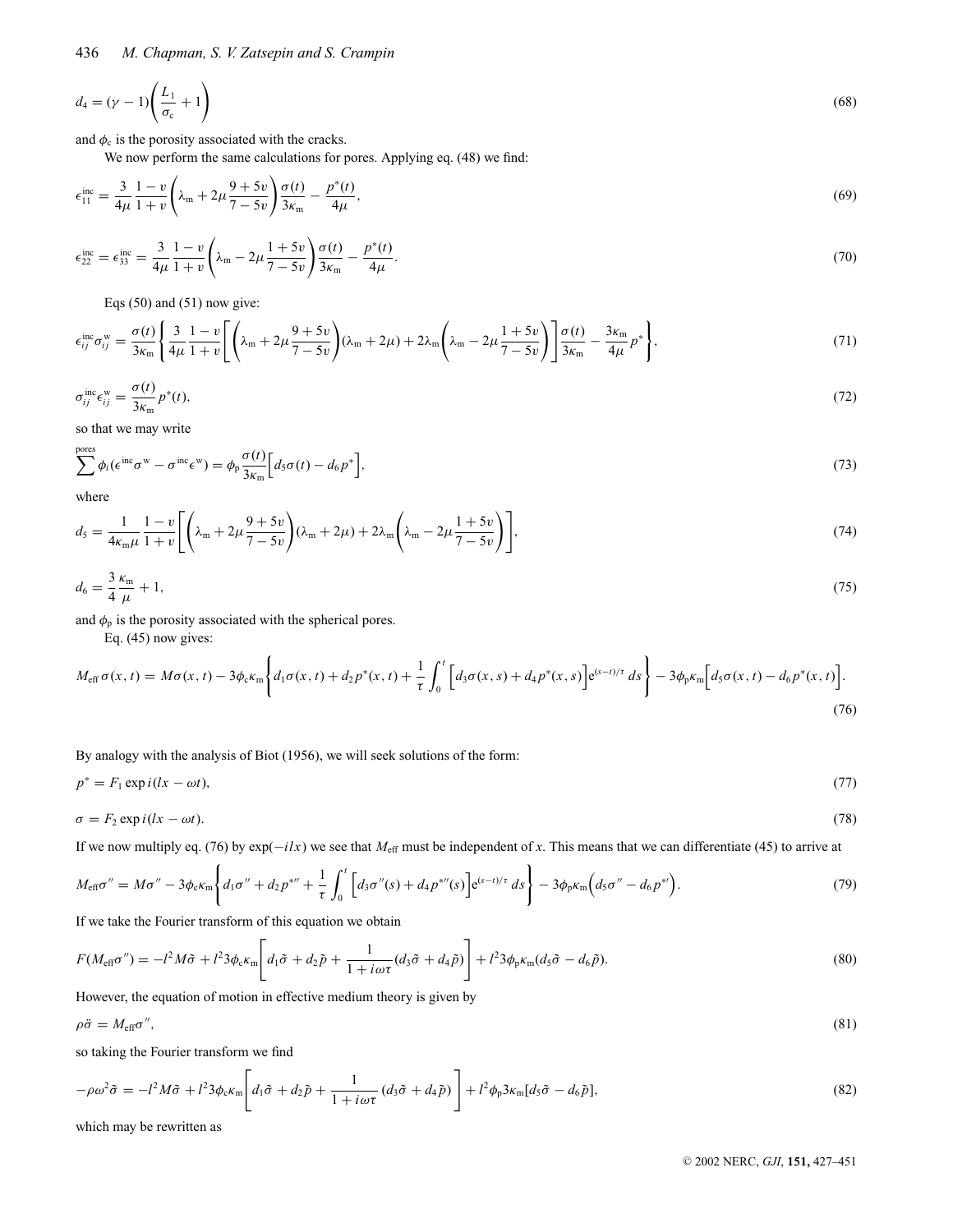$$
\left[ (l^2 M - \rho \omega^2) - \phi_c l^2 3\kappa_m \left( d_1 + \frac{d_3}{1 + i \omega \tau} \right) - \phi_p l^2 d_5 \right] \tilde{\sigma} - \left[ l^2 \phi_c \kappa_m \left( d_2 + \frac{d_4}{1 + i \omega \tau} \right) - l^2 3\kappa_m \phi_p d_6 \right] \tilde{p} = 0. \tag{83}
$$

If we write eq. (83) as

$$
\left(A_1 + A_2 l^2\right)\tilde{\sigma} + \left(A_3 + A_4 l^2\right)\tilde{p} = 0,\tag{84}
$$

and eq. (44) as

 $\overline{a}$ 

$$
(B_1 + B_2 l^2)\tilde{\sigma} + (B_3 + B_4 l^2)\tilde{p} = 0, \tag{85}
$$

then the dispersion equation of the system is given by

$$
\begin{vmatrix} A_1 + A_2 l^2 & A_3 + A_4 l^2 \\ B_1 + B_2 l^2 & B_3 + B_4 l^2 \end{vmatrix} = 0.
$$
\n(86)

Note that this equation is quadratic in  $l^2$ , so the model predicts the existence of two compressional wave velocities, in agreement with Biot's theory of poroelasticity. Frequency-dependent *P*-wave velocities can be calculated directly from eq. (86).

## **4 THE** *S***-WAVE DISPERSION EQUATION**

The situation with shear waves is less complicated. Eq. (A19) gives

 $\blacksquare$ 

$$
\mu_{\text{eff}} = \mu - \frac{\mu^2}{[\sigma(t)]^2} \sum \phi_i (\sigma^{\text{w}} \epsilon^{\text{inc}} - \sigma^{\text{inc}} \epsilon^{\text{w}}), \tag{87}
$$

where the stress tensor associated with the propagation of a shear wave is given by

$$
\sigma^{\rm w} = \begin{bmatrix} 0 & 0 & \sigma(t) \\ 0 & 0 & 0 \\ \sigma(t) & 0 & 0 \end{bmatrix} . \tag{88}
$$

When this tensor is rotated into the frame of a crack the normal of which has Euler angles ( $\psi$ ,  $\theta$ ) we find

$$
\sigma^{\text{wloc}} = \sigma(t) \begin{bmatrix} 2\sin\psi\cos\psi\cos\theta & \cos\psi\sin\theta & \cos\theta(\cos^2\psi - \sin^2\psi) \\ \cos\psi\sin\theta & 0 & -\sin\psi\sin\theta \\ \cos\theta(\cos^2\psi - \sin^2\psi) & -\sin\psi\sin\theta & -2\sin\psi\cos\psi\cos\theta \end{bmatrix} . \tag{89}
$$

The strains are given by

$$
\epsilon^{\mathbf{w}} = \frac{1}{2\mu} \sigma^{\mathbf{w}},\tag{90}
$$

$$
\epsilon^{\text{wloc}} = \frac{1}{2\mu} \sigma^{\text{wloc}},\tag{91}
$$

The stress and strain in a crack of orientation  $(\psi, \theta)$  are:

$$
\sigma^{\text{inc}} = \begin{bmatrix} p(\psi, \theta) & 2i\omega\eta T^s \epsilon_{12}^{\text{wloc}} & 2i\omega\eta T^s \epsilon_{13}^{\text{wloc}} \\ 2i\omega\eta T^s \epsilon_{21}^{\text{wloc}} & p(\psi, \theta) & 0 \\ 2i\omega\eta T^s \epsilon_{31}^{\text{wloc}} & 0 & p(\psi, \theta) \end{bmatrix},
$$
\n(92)

$$
\epsilon^{\text{inc}} = \begin{bmatrix} [\sigma_{11}^{\text{wloc}} - p(\psi, \theta)] / \sigma_{\text{c}} & T^s \epsilon_{12}^{\text{wloc}} & T^s \epsilon_{13}^{\text{wloc}} \\ T^s \epsilon_{21}^{\text{wloc}} & 0 & 0 \\ T^s \epsilon_{31}^{\text{wloc}} & 0 & 0 \end{bmatrix},
$$
\n(93)

where eq. (34) now gives

$$
p(\psi,\theta) = \frac{2\sin\psi\cos\psi\cos\theta\sigma(t)}{1+K_c} - \frac{1}{\tau} \int_0^t \frac{2\sin\psi\cos\psi\cos\theta\sigma(s)}{1+K_c} e^{(s-t)/\tau} ds.
$$
\n(94)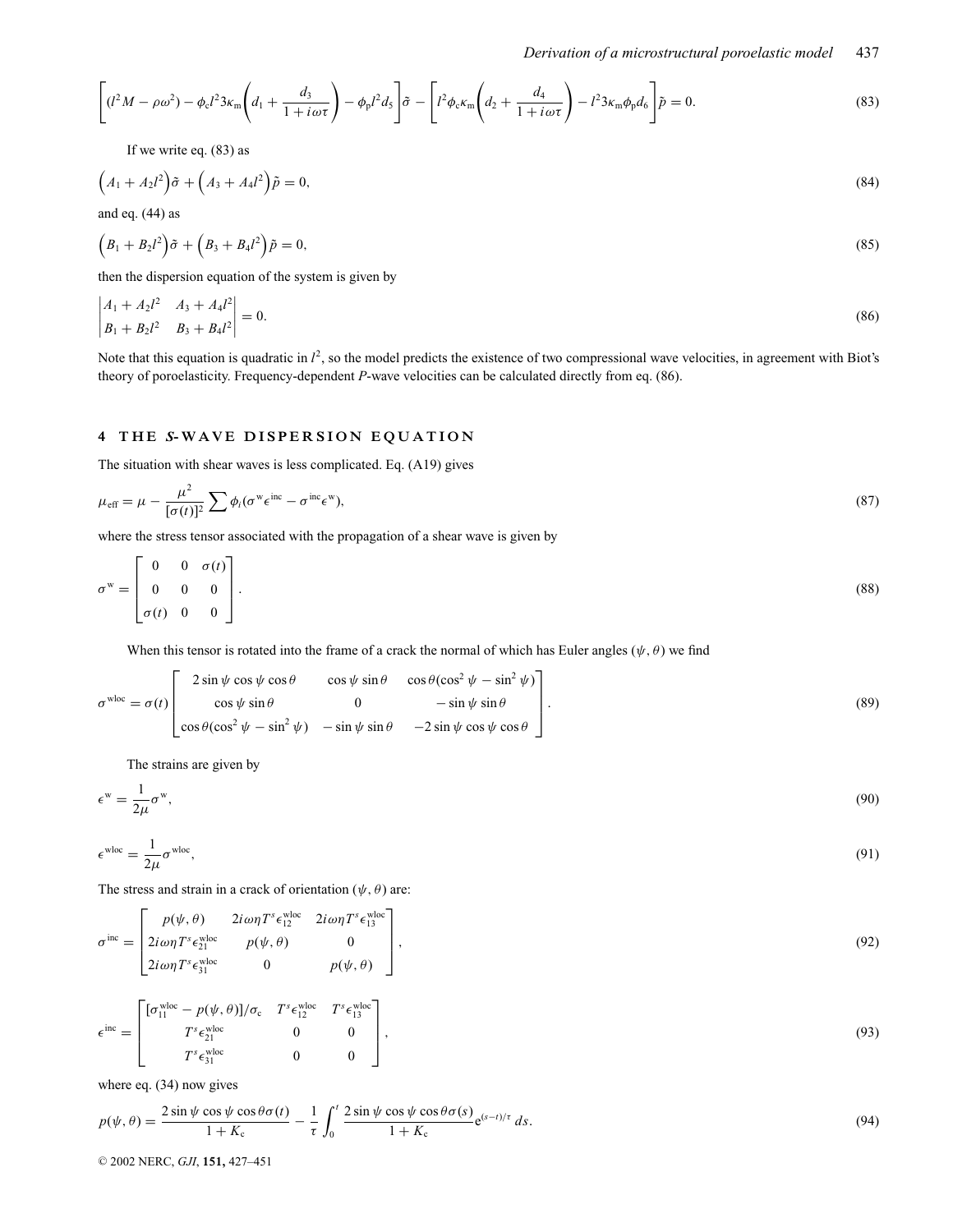## 438 *M. Chapman, S. V. Zatsepin and S. Crampin*

For cracks, we then find

$$
\sigma_{ij}^{\text{w}} \epsilon_{ij}^{\text{inc}} - \sigma_{ij}^{\text{inc}} \epsilon_{ij}^{\text{w}} = 4 \sin^2 \psi \cos^2 \psi \cos^2 \theta \frac{\sigma(t)}{\sigma_c} \left[ \frac{K_c}{1 + K_c} \sigma(t) + \frac{1}{\tau} \int_0^t \frac{\sigma(s)}{1 + K_c} e^{(s-t)/\tau} ds \right] + \left[ \frac{\sigma(t)}{\mu} \right]^2 \left[ \cos^2 \psi \sin^2 \theta + \cos^2 \theta (\cos^2 \psi - \sin^2 \psi)^2 \right] \mathcal{M}.
$$
 (95)

Integrating over  $d\Omega$  gives

$$
\sum^{\text{cracks}} \phi_t \Big( \sigma_{ij}^{\text{wloc}} \epsilon_{ij}^{\text{inc}} - \epsilon_{ij}^{\text{wloc}} \sigma_{ij}^{\text{inc}} \Big) = \frac{4}{15} \frac{\sigma(t)}{\sigma_c} \Bigg[ \frac{K_c}{1 + K_c} \sigma(t) + \frac{1}{\tau} \int_0^t \frac{\sigma(s)}{1 + K_c} e^{(s-t)/\tau} \Bigg] + \frac{2}{5} \Bigg\{ \frac{\sigma(t)}{\mu} \Bigg\}^2 \mathcal{M}. \tag{96}
$$

For pores from eq. (48)

$$
\epsilon^{\rm inc} = \frac{15}{2\mu} \frac{1 - v}{7 - 5v} \sigma(t) \begin{bmatrix} 0 & 0 & 1 \\ 0 & 0 & 0 \\ 1 & 0 & 0 \end{bmatrix},\tag{97}
$$

where we have neglected terms of order  $i\omega\eta/\mu$  and therefore

$$
\sigma^{\rm inc} = 0,\tag{98}
$$

and so

$$
\sum^{\text{pores}} \phi_i \left( \sigma_{ij}^{\text{w}} \epsilon_{ij}^{\text{inc}} - \sigma_{ij}^{\text{inc}} \epsilon_{ij}^{\text{w}} \right) = \phi_p \frac{15}{\mu} \frac{1 - v}{7 - 5v} [\sigma(t)]^2.
$$
\n(99)

Substituting these results into eq. (87) we find

$$
\mu_{\text{eff}}\sigma = \mu\sigma - \frac{4}{15}\phi_c \frac{1}{1 + K_c} \frac{\mu^2}{\sigma_c} \left[ K_c \sigma + \frac{1}{\tau} \int_0^t \sigma(s) e^{(s-t)/\tau} ds \right] - \frac{2}{5}\phi_c \mathcal{M}\sigma - 15\phi_p \frac{1 - v}{7 - 5v} \mu\sigma. \tag{100}
$$

Noting once again that  $\mu_{\text{eff}}$  is independent of *x*, we may differentiate twice with respect to *x* to obtain

$$
\mu_{\text{eff}}\sigma'' = \mu\sigma'' - \frac{4}{15}\phi_c \frac{1}{1 + K_c} \frac{\mu^2}{\sigma_c} \left[ K_c \sigma'' + \frac{1}{\tau} \int_0^t \sigma''(s) e^{(s-t)/\tau} ds \right] - \frac{2}{5}\phi_c \mathcal{M}\sigma'' - 15\phi_p \frac{1 - v}{7 - 5v} \mu \sigma''.
$$
(101)

The equation of motion is

$$
\rho \ddot{\sigma} = \mu_{\text{eff}} \sigma'', \tag{102}
$$

so taking the Fourier transform and dividing by  $\tilde{\sigma}$  we obtain the dispersion equation:

$$
\rho \omega^2 = l^2 \left[ \mu - \frac{4}{15} \phi_c \frac{1}{1 + K_c} \frac{\mu^2}{\sigma_c} \left( K_c + \frac{1}{1 + i \omega \tau} \right) - \phi_c \frac{2}{5} \mathcal{M} - 15 \phi_p \mu \frac{1 - v}{7 - 5v} \right].
$$
\n(103)

Eq. (103) permits the explicit computation of frequency-dependent *S*-wave velocities.

## **5 RECOVERY OF GASSMANN'S THEOREM**

Thomsen (1985) notes that the conditions on which Gassmann's theorem is based are very general, and he argues convincingly that any theory that makes stronger assumptions than Gassmann, such as the model just derived, should nevertheless reproduce Gassmann's theorem when its conditions are satisfied. Endres & Knight (1997) prove the Gassmann consistency of Eshelby's interaction energy method when pore pressure equalization is allowed for, but show that neither the self-consistent scheme nor the differential effective medium approximation give a Gassmann-consistent result. We now show that our model is Gassmann consistent in the zero-frequency limit.

The case of the shear modulus is straightforward. Considering the Fourier transform of eq. (100) and dividing by  $\tilde{\sigma}$  we find

$$
\mu_{\text{eff}} = \mu - \frac{4}{15} \phi_c \frac{1}{1 + K_c} \frac{\mu^2}{\sigma_c} \left( K_c + \frac{1}{1 + i \omega \tau} \right) - \frac{2}{5} \phi_c \mathcal{M} - 15 \phi_p \mu \frac{1 - v}{7 - 5v}.
$$
\n(104)

We note that the fluid properties appear in three variables:  $\tau$ ,  $K_c$  and M. In the expression M, the fluid viscosity appears multiplied by frequency,  $\omega$ . This means that when  $\omega = 0$ , M will be independent of viscosity and fluid type. Similarly,  $\tau$  is multiplied by  $\omega$  and so this dependence on fluid properties disappears in the zero-frequency limit. When the term in  $\tau$  disappears, however, the terms in  $(1 + K_c)$  cancel out, and the whole expression is therefore independent of fluid type. Explicitly, when  $\omega = 0$  we have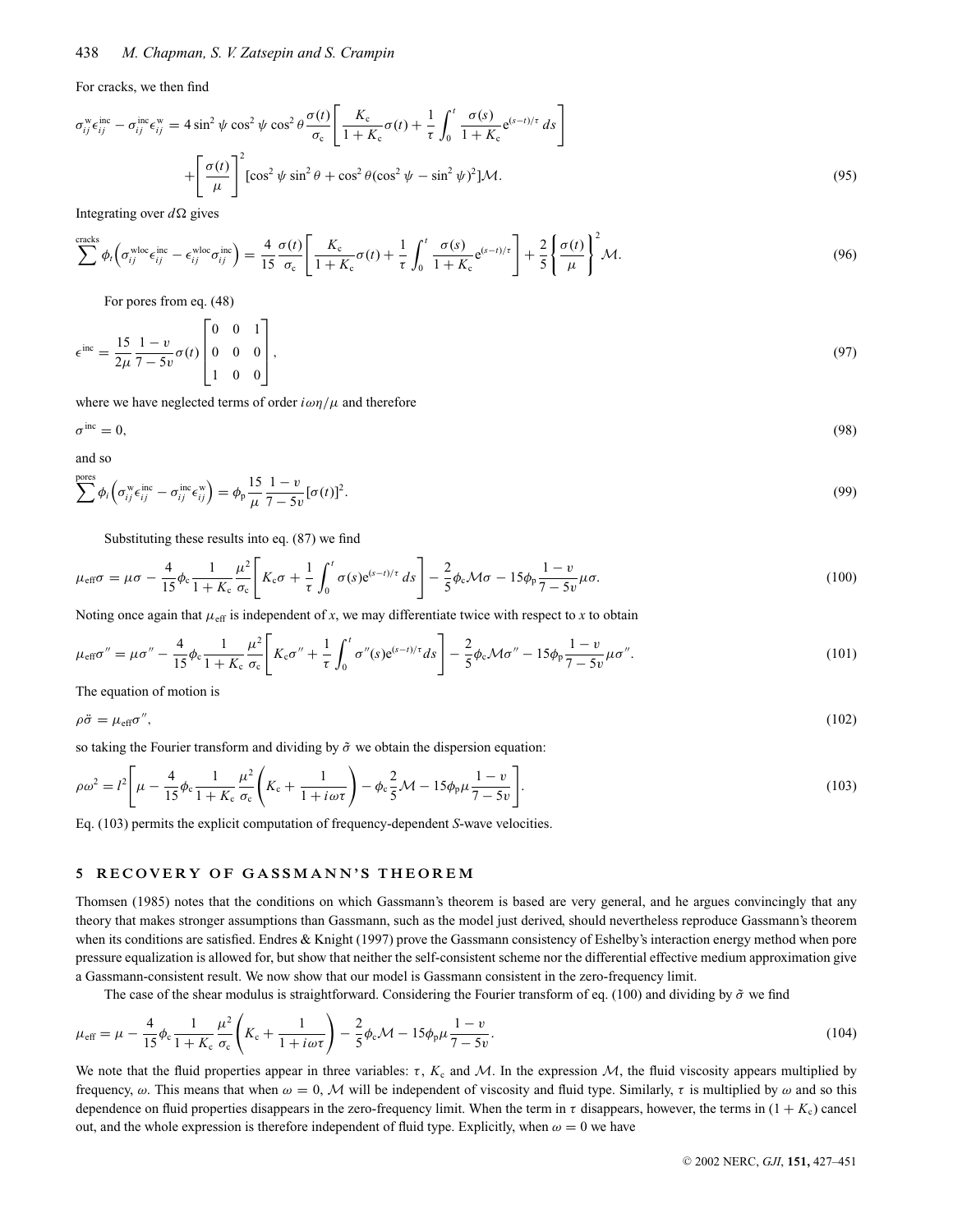$$
\mu_{\text{eff}} = \mu - \frac{4}{15} \phi_c \frac{\mu^2}{\sigma_c} - \frac{8}{5} \phi_c \frac{(1-v)\mu}{(2-v)\pi r} - 15 \phi_p \mu \frac{1-v}{7-5v},\tag{105}
$$

and it is clear that there is no dependence on fluid properties in this equation. This verifies Gassmann's theorem for the shear modulus.

We will now derive the dry frame bulk modulus. We consider rock subjected to a constant stress field:

$$
\sigma^{\mathbf{w}} = \sigma \begin{bmatrix} 1 & 0 & 0 \\ 0 & 1 & 0 \\ 0 & 0 & 1 \end{bmatrix} . \tag{106}
$$

The expression for the effective bulk modulus is then, from eq. (A19):

$$
\kappa_{\text{eff}} = \kappa_{\text{m}} - \frac{\kappa_{\text{m}}^2}{\sigma^2} \sum_{i} \phi_i \left( \sigma_{ij}^{\text{w}} \epsilon_{ij}^{\text{inc}} - \sigma_{ij}^{\text{inc}} \epsilon_{ij}^{\text{w}} \right). \tag{107}
$$

For dry conditions we naturally have

$$
\sigma^{\rm inc} = 0,\tag{108}
$$

and so,

$$
\kappa_{\rm dry} = \kappa_{\rm m} - \kappa_{\rm m}^2 \left( \frac{9}{4\mu} \frac{1 - \nu}{1 + \nu} \phi_{\rm p} + \frac{\phi_{\rm c}}{\sigma_{\rm c}} \right). \tag{109}
$$

For the saturated case, we first assume that at zero frequency the wavelength is sufficiently long that we do not have to consider spatial variations in the stress field. Indeed, Gassmann's theorem also relies on this assumption. This means that we may ignore spatial derivatives and eq. (17) becomes

|                                                                                                                                                                                                                                                                                                                                                         |  |  |  | 110) |
|---------------------------------------------------------------------------------------------------------------------------------------------------------------------------------------------------------------------------------------------------------------------------------------------------------------------------------------------------------|--|--|--|------|
|                                                                                                                                                                                                                                                                                                                                                         |  |  |  |      |
| $\begin{bmatrix} \dot{m}_1 \\ \dot{m}_2 \\ \dot{m}_3 \\ \vdots \\ \dot{m}^* \end{bmatrix} = \frac{6\rho_0 k_S}{\eta N} \begin{bmatrix} 1-N & 1 & 1 & 1 \\ 1 & 1-N & 1 & \cdots & 1 \\ 1 & 1 & 1-N & 1 \\ \vdots & \vdots & \ddots & \vdots \\ 1 & 1 & 1 & \cdots & 1-N \end{bmatrix} \begin{bmatrix} p_1 \\ p_2 \\ p_3 \\ \vdots \\ p^* \end{bmatrix}.$ |  |  |  |      |

In the static limit  $\dot{m}_i = 0$  and since the square matrix in eq. (21) has nullity 1 we have

$$
p_1 = p_2 = \dots = p^*.\tag{111}
$$

We denote this common pressure simply by *p*. Now eq. (21) gives

$$
\left(\phi_{\mathfrak{p}}\frac{9}{4\mu}\frac{1-v}{1+v}+\frac{\phi_{\mathfrak{c}}}{\sigma_{\mathfrak{c}}}\right)\sigma=\left[\phi_{\mathfrak{p}}\frac{3}{4\mu}(1+K_{\mathfrak{p}})+\frac{\phi_{\mathfrak{c}}}{\sigma_{\mathfrak{c}}}(1+K_{\mathfrak{c}})\right]p,\tag{112}
$$

or alternatively

$$
p = \frac{\phi_p(9/4\mu)[(1-v)/(1+v)] + \phi_c/\sigma_c}{\phi_p(3/4\mu) + \phi_c/\sigma_c + \phi/\kappa_f} \sigma,
$$
\n(113)

where we have introduced the notation  $\phi = \phi_c + \phi_p$ . Eq. (107) now gives

$$
\kappa_{\rm sat} = \kappa_{\rm m} - \kappa_{\rm m}^2 \left( \frac{9}{4\mu} \frac{1 - v}{1 + v} \phi_{\rm p} + \frac{\phi_{\rm c}}{\sigma_{\rm c}} \right) + \frac{\kappa_{\rm m}^2 p}{\sigma} \left( \frac{\phi_{\rm c}}{\sigma_{\rm c}} + \frac{3}{4\mu} \phi_{\rm p} + \frac{\phi}{\kappa_{\rm m}} \right),\tag{114}
$$

which may be written with eqs (109) and (113) as

$$
\kappa_{\rm sat} = \kappa_{\rm dry} + \frac{\kappa_{\rm m} \left[ \phi_{\rm c}/\sigma_{\rm c} + (3/4\mu)\phi_{\rm p} + \phi/\kappa_{\rm m} \right] \left\{ (9/4\mu) [(1 - v)/(1 + v)] \phi_{\rm p} + \phi_{\rm c}/\sigma_{\rm c} \right\}}{(3/4\mu)\phi_{\rm p} + \phi_{\rm c}/\sigma_{\rm c} + \phi/\kappa_{\rm f}}.
$$
(115)

At this point a complication arises. The derivation of the model so far has been based on eq. (A10):

$$
c_v = c_v^0 \left( 1 - \frac{\sigma_\text{n}}{\sigma_\text{c}} + \frac{p}{\sigma_\text{c}} \right). \tag{116}
$$

In fact, the exact expression is (A7)

$$
c_v = c_v^0 \left( 1 - \frac{\sigma_\text{n}}{\sigma_\text{c}} - \frac{\sigma_{ll}}{3\kappa_\text{m}} + \frac{p}{\sigma_\text{c}} \right),\tag{117}
$$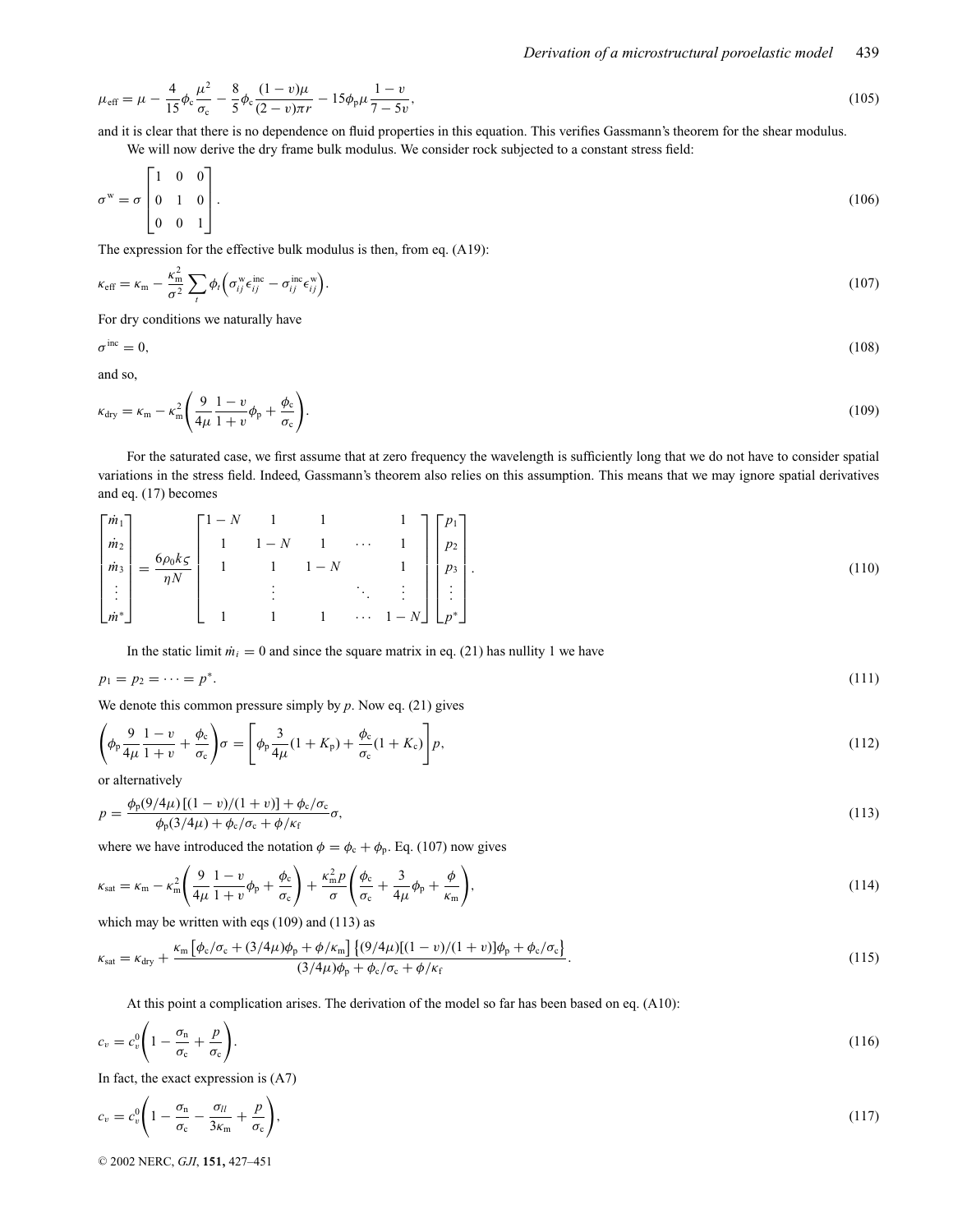where, following Zatsepin & Crampin (1997), we neglected the term in  $1/\kappa_m$  in favour of the terms in  $1/\sigma_c$  which are  $O(1/r)$ . To prove Gassmann's theorem explicitly we need to use the exact expression. We do not believe that it is worthwhile to complicate the derivation of the model by including a term that is negligible, so at this point we will just note that we may equally well write eq. (115) to the same accuracy as

$$
\kappa_{\rm sat} = \kappa_{\rm dry} + \frac{\kappa_{\rm m} \left[ \phi_{\rm c} / \sigma_{\rm c} + (3/4\mu) \phi_{\rm p} + \phi_{\rm p} / \kappa_{\rm m} \right] \left\{ (9/4\mu) [(1 - v)/(1 + v)] \phi_{\rm p} + \phi_{\rm c} / \sigma_{\rm c} \right\}}{(3/4\mu) \phi_{\rm p} + \phi_{\rm c} / \sigma_{\rm c} - \phi_{\rm c} / \kappa_{\rm m} + \phi / \kappa_{\rm f}}.
$$
\n(118)

We now note that

$$
\frac{3}{4\mu}\phi_{\mathbf{p}} = \frac{9}{4\mu}\frac{1-v}{1+v}\phi_{\mathbf{p}} - \frac{\phi_{\mathbf{p}}}{\kappa_{\mathbf{m}}},\tag{119}
$$

and by eq. (109)

$$
\frac{9}{4\mu} \frac{1-v}{1+v} \phi_p + \frac{\phi_c}{\sigma_c} = \frac{1}{\kappa_m} - \frac{\kappa_{\rm dry}}{\kappa_m^2},\tag{120}
$$

so that eq. (118) may be written as

$$
\kappa_{\rm sat} = \kappa_{\rm dry} + \frac{\left(1 - \kappa_{\rm dry}/\kappa_{\rm m}\right)^2}{\left(1 - \phi\right)/\kappa_{\rm m} + \phi/\kappa_{\rm f} - \kappa_{\rm dry}}.
$$
\n(121)

This is Gassmann's theorem.

## **6 EXTENSION OF THE ANALYSIS TO DISTRIBUTIONS OF CRACK ASPECT RATIOS**

In the analysis of O'Connell & Budiansky (1977) there associated with each crack was a critical frequency proportional to the cube of the crack aspect ratio, and the shape of the dispersion curve predicted by the model therefore depended on the distribution of crack aspect ratios. The analysis presented so far relies on a more detailed description of the fluid dynamics than does O'Connell & Budiansky (1977), and leads to a different conclusion.

The timescale parameter  $\tau$  in the model was given by (31):

$$
\tau = \frac{\eta c_v (1 + K_c)}{6k \zeta \sigma_c},\tag{122}
$$

where  $\eta$  is the fluid viscosity,  $c_v$  is the volume of a crack, k is the permeability,  $\zeta$  is the grain size and  $\sigma_c$  and  $K_c$  are parameters defined in (A9) and (A18), respectively. We have from (A9):

$$
\sigma_{\rm c} = \frac{\pi \mu r}{2(1 - v)},\tag{123}
$$

with  $\mu$  being the shear modulus,  $r$  the aspect ratio and  $v$  the Poisson ratio. The crack volume,  $c_v$ , is given by

$$
c_v = \frac{4}{3}\pi a^3 r,\tag{124}
$$

where *a* is the crack radius. It therefore follows that the aspect ratio terms in eq. (122) will cancel out. The aspect ratio then only appears in eq. (122), through its presence in the term  $K_c$ , which is given by eq. (A18)

$$
K_{\rm c} = \frac{\pi}{2(1-v)} \mu c_{\rm f} r,\tag{125}
$$

with  $c_f$  being the fluid compressibility, or reciprocal of the fluid bulk modulus. In general, we will not know the value of  $\tau$  exactly, instead we will be interested only in order of magnitude accuracy. The aspect ratio will only therefore influence  $\tau$  significantly if  $(1 + K_c)$  is of the order of 10. Since the term  $\mu c_f$  will generally be around 20 for water-saturated rock, we can ignore the effect of  $K_c$  if  $r < 10^{-2}$ , when  $\tau$  will be given by

$$
\tau = \frac{4\eta a^3 (1 - v)}{9k \zeta \mu},\tag{126}
$$

where there is no dependence on aspect ratio whatsoever. This means that the pressure in a crack is independent of the aspect ratio, and we can consider cracks with distributed aspect ratios without having to modify the calculations for the pressure in each crack as a function of its orientation.

There is still a dependence on the cube of the crack radius, and this might be expected to lead to a distribution of different  $\tau$  values for cracks of different sizes. This may be correct, but we note that the cracks being of the same size was an important assumption underlying the derivation of the fluid dynamics model. In the analysis we assumed that each crack was connected to six other elements of pore space. If the cracks had been of different sizes then the larger cracks would have to be connected to more elements than would smaller cracks. It is not at all clear how this situation should be modelled, but we could plausibly scale the number of connections with the cube of the crack radius, in which case one would again have a single  $\tau$  value for each crack. We will accept the assumption that cracks are uniformly sized; Biot (1956)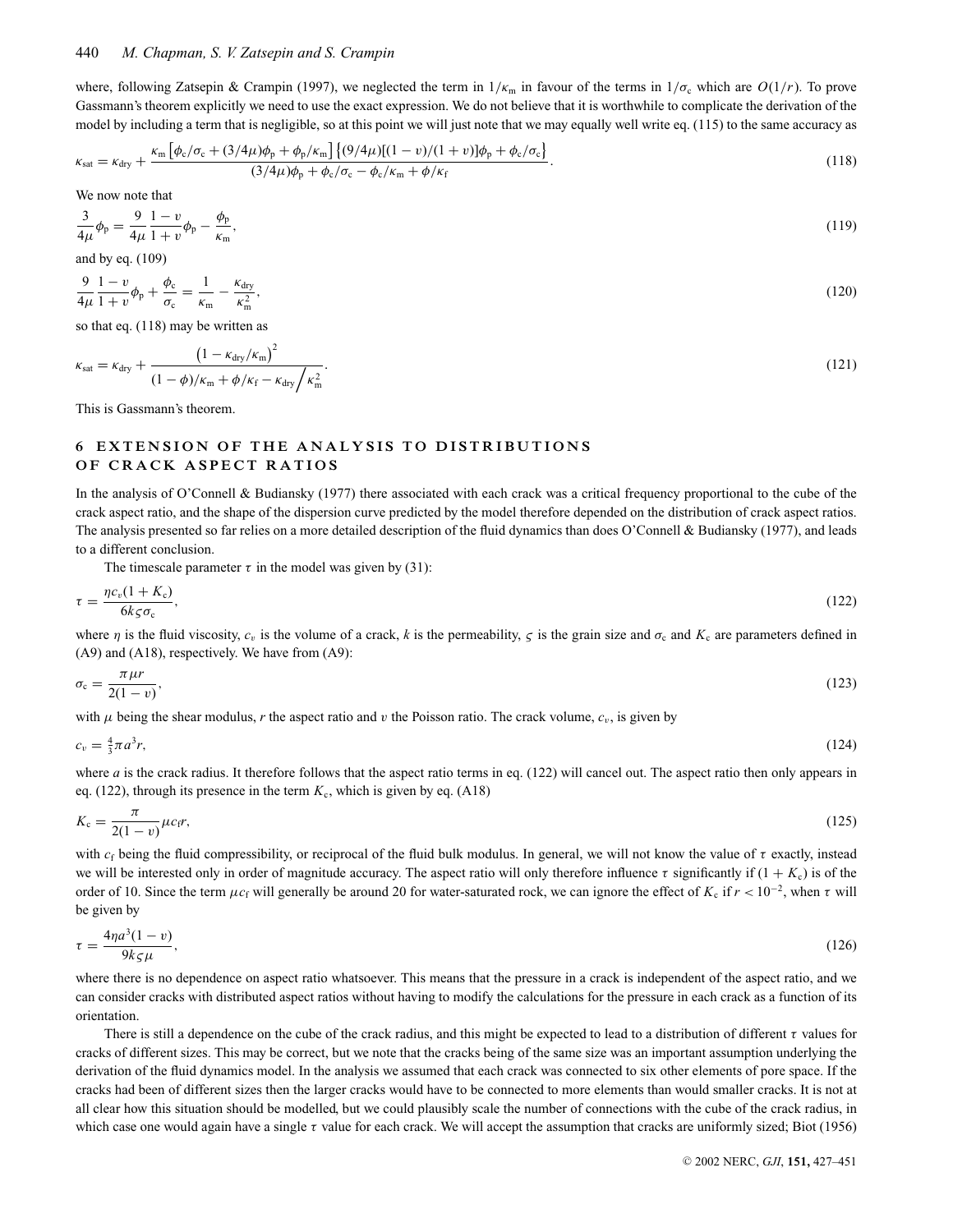made a similar assumption and the assumption is implicit in the single characteristic squirt flow length in the BISQ approach (Dvorkin & Nur 1993). Cracks in rock are not uniformly sized, although when plotted by volume, particle size distributions are often very peaked at a characteristic grain size (Mair *et al.* 2000). We believe it is fair to say that the assumption of uniformly sized cracks is less restrictive than the assumption of uniformly shaped cracks.

The only remaining dependence on the aspect ratio is in the parameters M and  $d_1$  to  $d_4$ , eqs (64)(–68). Terms  $d_1$  to  $d_4$  are  $O(1/r)$ . When they enter the dispersion equation they are multiplied by  $\phi_c$ , given by

$$
\phi_c = \frac{4}{3}\pi \frac{Na^3r}{V} = \frac{4}{3}\pi\epsilon r,\tag{127}
$$

where *N* is the number of cracks in a volume *V* and  $\epsilon$  is the crack density. This means that the products  $\phi_c d_i$  may be written in the form

$$
\phi_{\rm c} d_i = C\epsilon + C_1 O(\phi_{\rm c}),\tag{128}
$$

where  $C$  and  $C_1$  are independent of the aspect ratio. This is essentially the logic behind the statement that the crack density is the appropriate parameter in which to express the effect of cracks on the elasticity of rock (Hudson 1980, 1981) without having to make reference to the aspect ratio spectrum (Murphy 1985).

The situation with the term  $M$  is more subtle. Considering the expression for  $M$ :

$$
\mathcal{M} = \frac{2\mu}{i\omega\eta/(\mu - i\omega\eta) + [(2 - v)/(1 - v)](\pi/2)r},\tag{129}
$$

we see that at low frequencies that the term in the aspect ratio will dominate the term in viscosity and  $M$  will essentially be frequency independent. M will then be  $O(1/r)$ , and the previous argument will apply once again, giving a dependence on crack density rather than the aspect ratio. When the frequency increases to a point where  $\omega\eta/\mu$  is greater than  $1/r$ , the term in the aspect ratio is dominated by the frequency-dependent viscous term. This effect, leading to velocity dispersion and attenuation, has been studied by Walsh (1969). The frequency at which the effect becomes apparent is controlled by the aspect ratio, and this leads directly to a situation where the shape of the dispersion curve is determined by the aspect ratio spectrum. Nevertheless, for this effect to occur at frequencies of less than 10 MHz the crack aspect ratio has to be extremely low.

We have carried out extensive numerical experiments into the effect of changing the aspect ratio in the model, whilst keeping the crack density constant. For reasonable values of the other parameters there is an almost complete independence of the aspect ratio in the frequency range 0–1 MHz for aspect ratios between  $\sim 10^{-2}$  and  $10^{-5}$ . For aspect ratios larger than  $10^{-2}$  the  $O(\phi_c)$  terms can sometimes have an effect, while for aspect ratios smaller than  $10^{-5}$  the Walsh effect can be noticeable.

In view of this fact we will assume that all crack aspect ratios are in the band in which crack density alone is important. The input into the model will be crack density. For computational purposes we then choose the aspect ratio arbitrarily to be  $10^{-3}$  and convert the crack density to  $\phi_c$  using eq. (127).

### **7 ESTIMATION OF PARAMETERS**

Perhaps the greatest impediment to the application of microstructural velocity models to the analysis of laboratory data lies in the number of parameters that have to be specified. Many parameters that have a well-defined meaning in the theoretical modelling, for example the crack aspect ratio, cannot be measured directly and therefore become adjustable parameters, greatly reducing the predictive power of the theory. It is therefore imperative to apply the utmost effort to the reduction of the number of adjustable parameters.

Certain of the parameters in the theory can be measured by standard laboratory techniques; these are the porosity, permeability and density of the rock sample together with the fluid properties: fluid density, compressibility and viscosity. The grain size can be estimated with reasonable precision from SEM photographs.

The situation with the elastic tensor is more subtle. In principle, one ought to use the elastic tensor of the mineral that makes up the rock. This can usually be measured directly, but two problems arise immediately. The first difficulty is for samples with complex mineralogy where the use of any one mineral elastic tensor would be inappropriate. A second problem affects rocks with high porosity; the modelling presented so far is limited to dilute concentrations of pores. If it were to be applied to a sandstone of high porosity then the velocity predictions would be expected to be rather poor. If the purpose of the model were to describe the dependence of velocity on mineralogy and porosity (as was the case, for example, in Hornby *et al.* (1994)) we would have to use methods such as the self-consistent scheme (Hill 1965) or the differential effective medium model (Norris 1985) to attempt to account for the elastic interactions. If, however, our interest lies in the variation of a given velocity with frequency, effective stress and pore fluid type then it is possible simply to choose the reference elastic moduli to give reasonable agreement with representative velocities in the rock under consideration. Without this assumption it would not be possible to apply the model to rocks of high porosity.

The parameter  $\gamma$  cannot be measured explicitly nor calculated rigorously from parameters that can be measured. Nevertheless, to prevent it becoming a further adjustable parameter and to ensure as far as possible that reasonable values are taken, we propose an approximation for calculating  $\gamma$ . From eq. (29):

$$
\gamma = \frac{3p_v\sigma_c(1+K_p)}{4c_v\mu(1+K_c)}
$$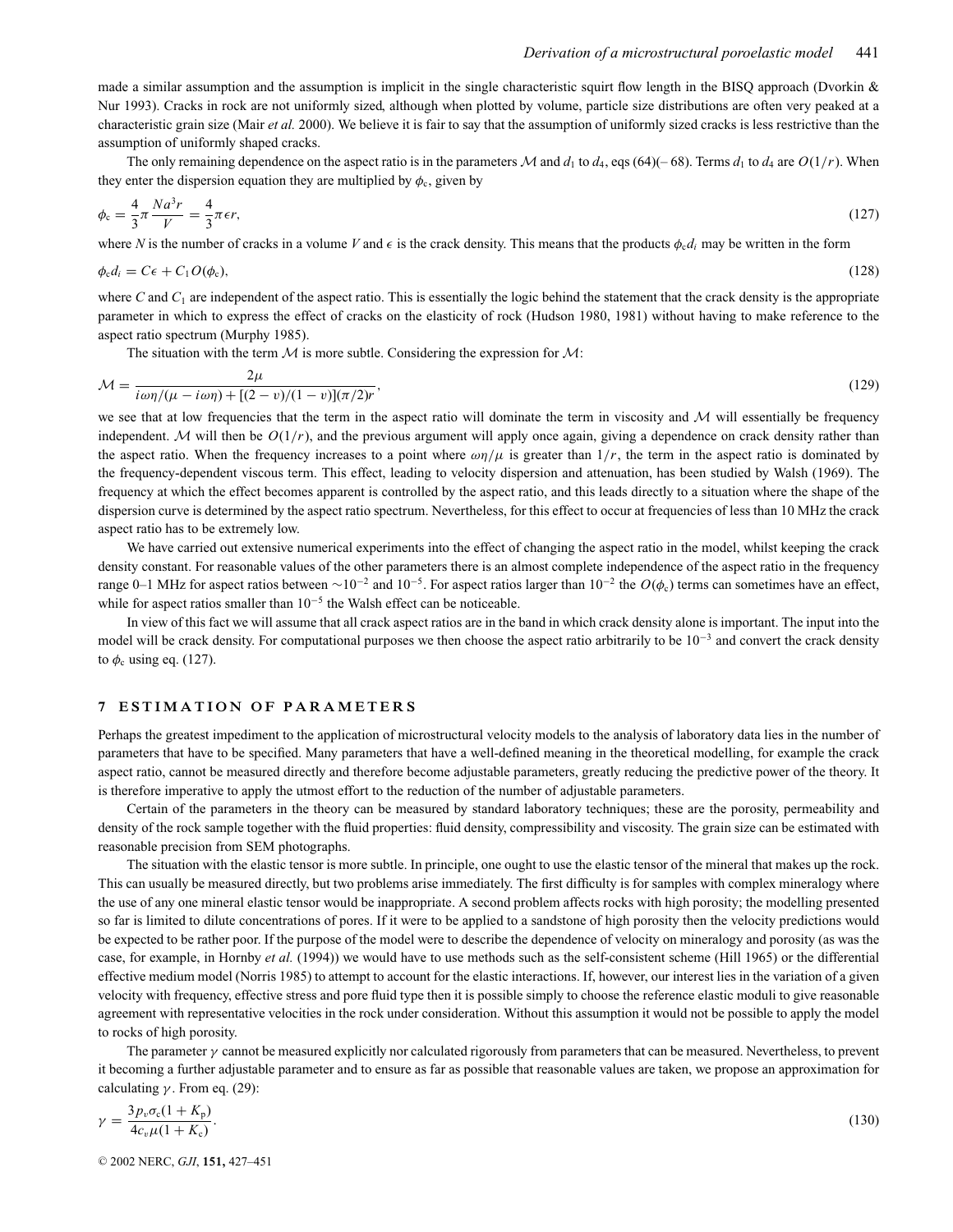Since the crack aspect ratios are assumed to be small we take, once again,  $K_c = 0$ . For cracks and pores of radius *a*,  $p_v = \frac{4}{3}\pi a^3$  and  $c_v = \frac{4}{3}\pi a^3$  and  $c_v = \frac{4}{3}\pi a^3$ .  $\frac{4}{3}\pi a^3r$ . The expression then reduces to

$$
\gamma = \frac{3\pi}{8(1-v)}(1+K_p). \tag{131}
$$

An estimate of the Poisson ratio, v, can be made from *P* and *S* velocities of the rock, reducing the problem to the estimation of *K*p. From eq. (A13)

$$
K_{\rm p} = \frac{4}{3} \frac{\mu}{\kappa_{\rm f}}.\tag{132}
$$

Since  $\mu$  is a fitted parameter it is best not to use it in this estimation. Instead, we write

$$
K_{\rm p} = \frac{4}{3} \frac{\rho_{\rm s}}{\rho_{\rm f}} \left( \frac{V_{\rm s}}{V_{\rm f}} \right)^2,\tag{133}
$$

where  $\rho_s$  and  $\rho_f$  are the densities of the saturated solid and fluid, respectively;  $V_s$  is a representative shear velocity of the saturated solid and  $V_f$  is the acoustic velocity in the fluid. This permits estimation of  $\gamma$ , and an estimate of  $\gamma'$  follows immediately from eq. (30).

The hardest parameter to estimate by ad hoc means is the timescale parameter  $\tau$ . This parameter is also extremely important, since it will give, in effect, the frequency range over which Gassmann's theorem is valid. Determining appropriate values of  $\tau$  is an important problem. In this paper we will take  $\tau$  to be unknown and give relationships that depend on  $\tau$  in non-dimensional form. The dependence of permeability on effective stress (King *et al.* 1994) suggests the possibility that τ will depend on the effective stress. If measurements of the relationship between permeability and effective stress are available then it is straightforward to introduce this concept into the model.

As it stands, the model does not take account of variations in effective stress. Nur (1971) demonstrated that the imposition of external stress on the rock led to the differential opening and closing of microcracks, modifying the elastic properties of the rock. We may incorporate this effect by including a relationship between the crack density and the effective stress. A number of choices for the functional form are possible, but since the elastic properties of dry rock often have an exponential dependence on external stress (Zhang & Bentley 2000) we propose to use the formula:

$$
\epsilon = \epsilon_0 \exp(-c_{\rm cr} \sigma_{\rm eff}),\tag{134}
$$

where  $\epsilon_0$  and  $c_{cr}$  are constants, and  $\sigma_{\text{eff}}$  is the effective stress. It should be emphasized that other functional forms for this relationship are possible; dry rock velocities, where they are available, can guide the choice.

The final approximation concerns the relative crack density ι. This was the probability that any element of pore space chosen at random would be a crack, defined in eq. (39) as

$$
t = \frac{N_c}{N}.\tag{135}
$$

Consider a section of rock with volume *V*. Making the assumption of a single crack and pore radius, *a*, once again we have

$$
\phi_{\rm c} = \frac{N_{\rm c} \frac{4}{3} \pi a^3 r}{V} \tag{136}
$$

$$
\phi_p = \frac{N_p \frac{4}{3} \pi a^3}{V}.
$$
\n(137)

Since  $N = N_c + N_p$ , we have

$$
t = \frac{\phi_c/r}{\phi_c/r + \phi_p},\tag{138}
$$

or in terms of the crack densities,

$$
t = \frac{\frac{4}{3}\pi\epsilon}{\frac{4}{3}\pi\epsilon + \phi_p}.\tag{139}
$$

As soon as the crack density parameters  $\epsilon_0$  and  $c_{cr}$  are specified we may use eq. (139) to calculate *i* for any value of effective stress.

## **8 CHOICE OF PARAMETERS AND NUMERICAL RESULTS**

The purpose of this section is to choose a set of parameters to illustrate the predictions of the model. This choice is necessarily arbitrary. However, Mavko *et al.* (1998) gave properties of an 'average' water-saturated sandstone under high (30–40 MPa) effective stress. These were a *P*-wave velocity of 4090 m s<sup>-1</sup>, an *S*-wave velocity of 2410 m s<sup>-1</sup>, a porosity of 16 per cent and a density of 2370 kg m<sup>-3</sup>.

Using these measurements as a rough guide, we begin to estimate our parameters. We adopt the porosity value of 16 per cent and a density of 2370 kg m<sup>−</sup><sup>3</sup> from the measurements. The grain size is assumed to be 200 µm.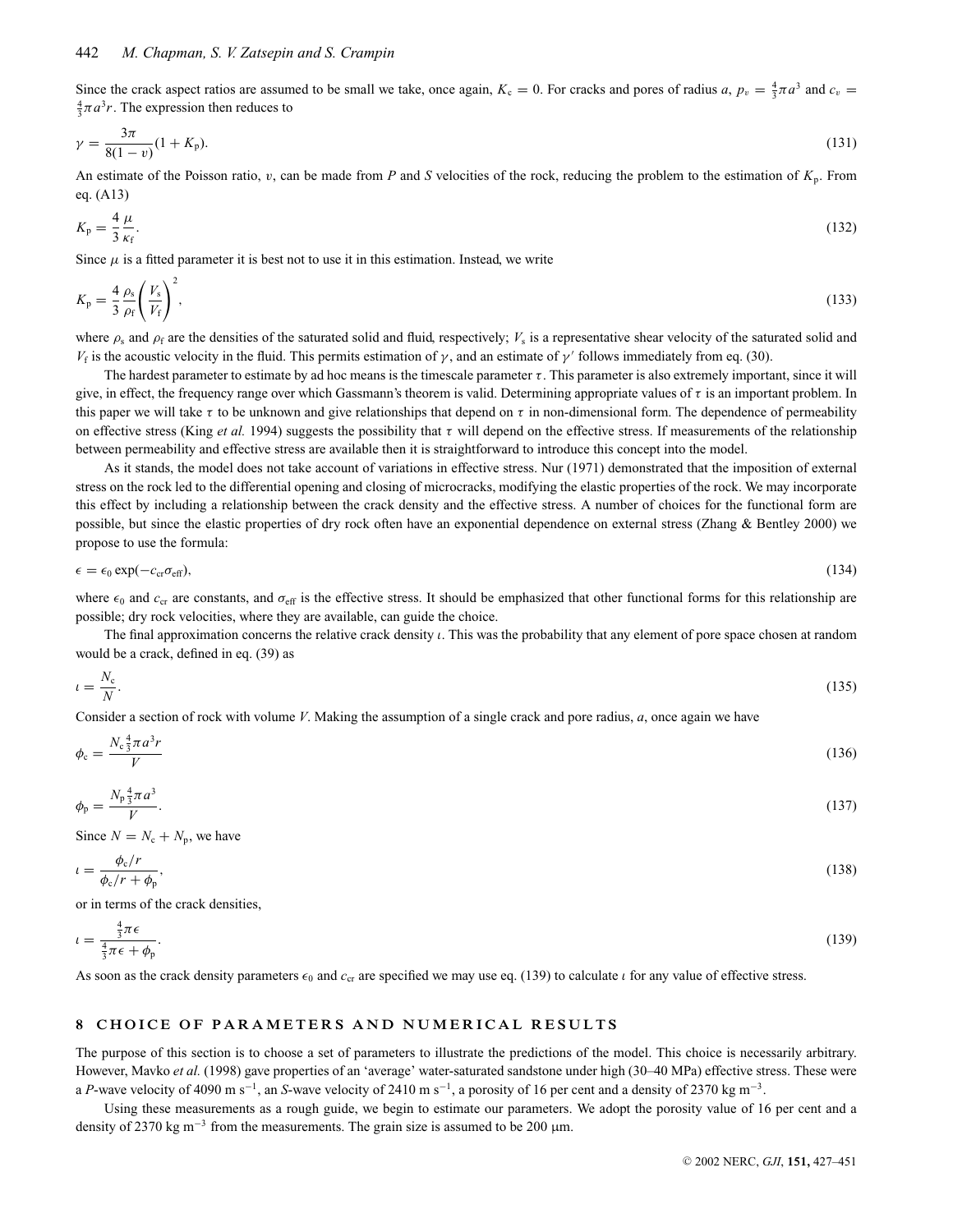Appropriate values of  $\gamma$  and  $\gamma'$  can be estimated directly. We first estimate  $K_p$  from eq. (133), assuming that the acoustic velocity in water is 1500 m s<sup> $-1$ </sup>:

$$
K_{\rm p} = \frac{4}{3} \frac{\rho_{\rm s}}{\rho_{\rm f}} \left(\frac{V_{\rm s}}{V_{\rm f}}\right)^2 = \frac{4}{3} (2.37) \left(\frac{2410}{1500}\right)^2 \approx 8. \tag{140}
$$

Calculating the Poisson ratio, v, to be 0.24,  $\gamma$  follows from (131) as

$$
\gamma = \frac{3\pi}{8(1-v)}(1+K_{\rm p}) \approx 14. \tag{141}
$$

An estimation of  $\gamma'$  follows as

$$
\gamma' = \gamma \frac{1 - v}{1 + v} \frac{1}{1 + K_p} \approx 1. \tag{142}
$$

We now specify the relationship between the crack density and the effective stress. The crack density has been measured by the inversion of dry velocities (Murphy 1985), the analysis of thin sections (Peacock *et al.* 1994) and observations of shear wave splitting (Crampin 1994). We propose that the relationship

$$
\epsilon = 0.3 \exp(-0.05\sigma_{\text{eff}}),\tag{143}
$$

where  $\sigma_{\text{eff}}$  is the effective stress (MPa), is representative.

With these parameters fixed, we now seek reference moduli  $\lambda_m$  and  $\mu$ , which will give our desired P and *S* velocities under 40 MPa effective stress at laboratory frequencies, under the assumption that  $\omega \tau \gg 1$ . We find that  $\lambda_m = 1.4 \times 10^{10}$  Pa and  $\mu = 2.1 \times 10^{10}$  are satisfactory.

For the frequencies of interest (those less than 10 MHz) we find that the velocities of the fast *P* and *S* wave depend on frequency only through the non-dimensional combination ωτ . In Figs 1 and 2 we plot the relationship between the velocity of *P* and *S* waves, respectively, and  $\omega\tau$  for a range of effective stresses. Velocities are seen to increase with  $\omega\tau$ . As the effective stress decreases and more cracks open, there is a drop in the velocity at each frequency and an increase in the dispersion between low- and high-frequency velocities. The attenuation associated with this dispersion is demonstrated in Figs 3 and 4.

The highest values of dispersion occur at low effective stress, when the crack density is at its highest. It should be emphasized that the magnitude of dispersion is sensitive to  $\epsilon_0$ , while the variation with effective stress is sensitive to  $c_{cr}$ . Measured ultrasonic velocities of different types of rock typically show a range of stress sensitivities, and we expect dispersion and attenuation to vary correspondingly.

Since  $\tau$  depends on viscosity and permeability, there is an implied relationship between the velocity and these variables. To demonstrate this relationship, let  $\eta_0$  and  $k_0$  be a reference viscosity and permeability, and let  $\tau_0$  be the timescale parameter corresponding to these values. In Figs 5 and 6 we show the dependence of the *P* and *S* velocity, respectively, on the non-dimensional viscosity,  $(\eta/\eta_0)$ , for two values of  $\omega \tau_0$ . Velocity increases with viscosity, with the majority of the increase taking place over a viscosity range that is determined by the wave frequency. Figs 7 and 8 repeat the analysis in terms of the non-dimensional permeability (*k*/*k*0). In this case the velocities decrease with increasing permeability.

Unlike the fast *P* wave, the Biot wave velocity depends jointly on the frequency and the non-dimensional frequency. This situation is illustrated in Fig. 9. Significant Biot wave velocities only occur when the frequency is high and the non-dimensional frequency  $\omega\tau$  is low. This requires low values of  $\tau$ , corresponding, for example, to rocks of very high permeability. The Biot wave is strongly attenuated.



**Figure 1.** *P*-wave velocity as a function of  $\log(\omega \tau)$  for effective stresses of: (a) 40 MPa, (b) 30 MPa, (c) 20 MPa and (d) 10 MPa.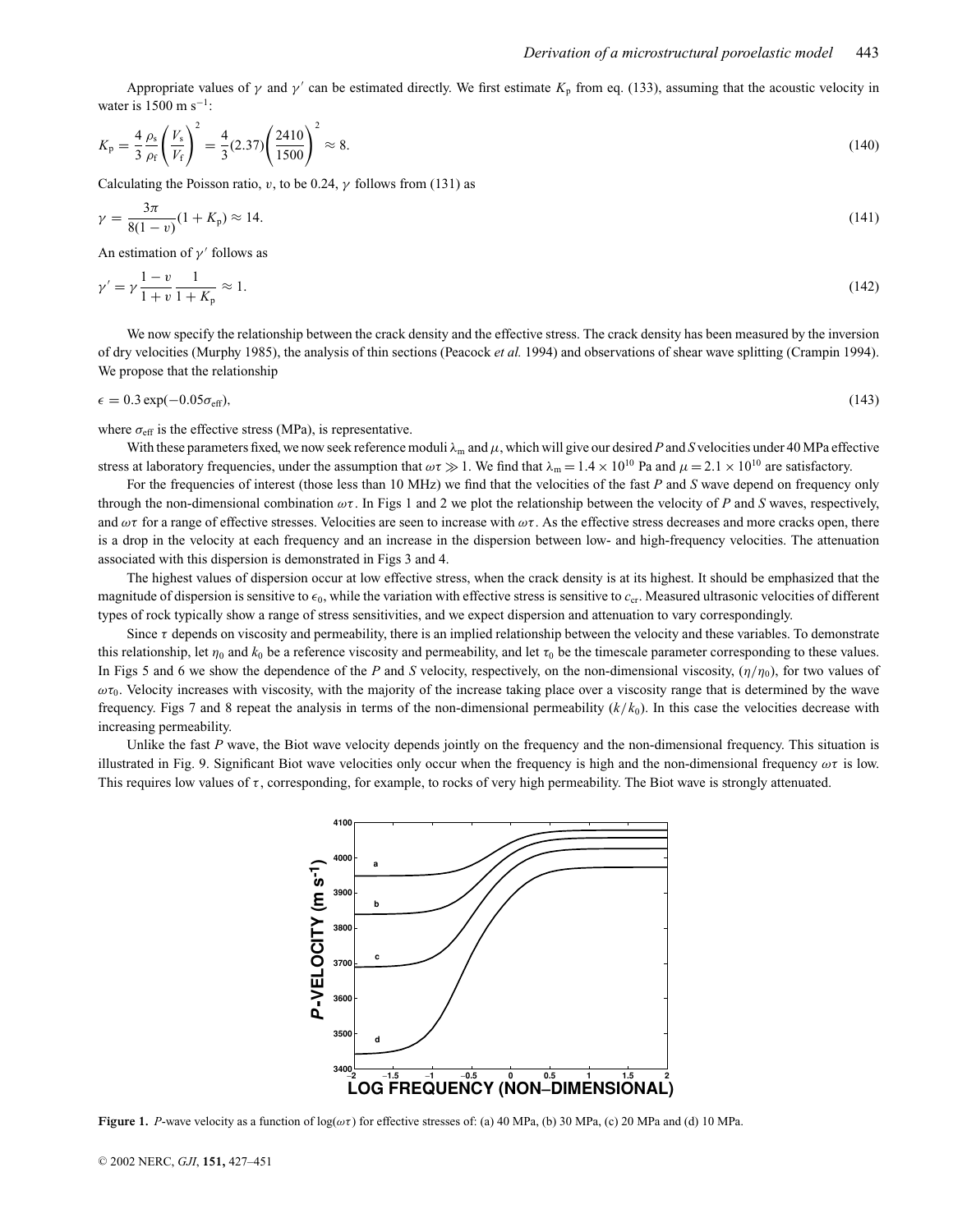

**Figure 2.** *S*-wave velocity as a function of  $log(\omega \tau)$  for effective stresses of: (a) 40 MPa, (b) 30 MPa, (c) 20 MPa and (d) 10 MPa.



**Figure 3.** *P*-wave attenuation as a function of  $log(\omega \tau)$  for effective stresses of: (a) 40 MPa, (b) 30 MPa, (c) 20 MPa and (d) 10 MPa.



**Figure 4.** *S*-wave attenuation as a function of  $log(\omega \tau)$  for effective stresses of: (a) 40 MPa, (b) 30 MPa, (c) 20 MPa and (d) 10 MPa.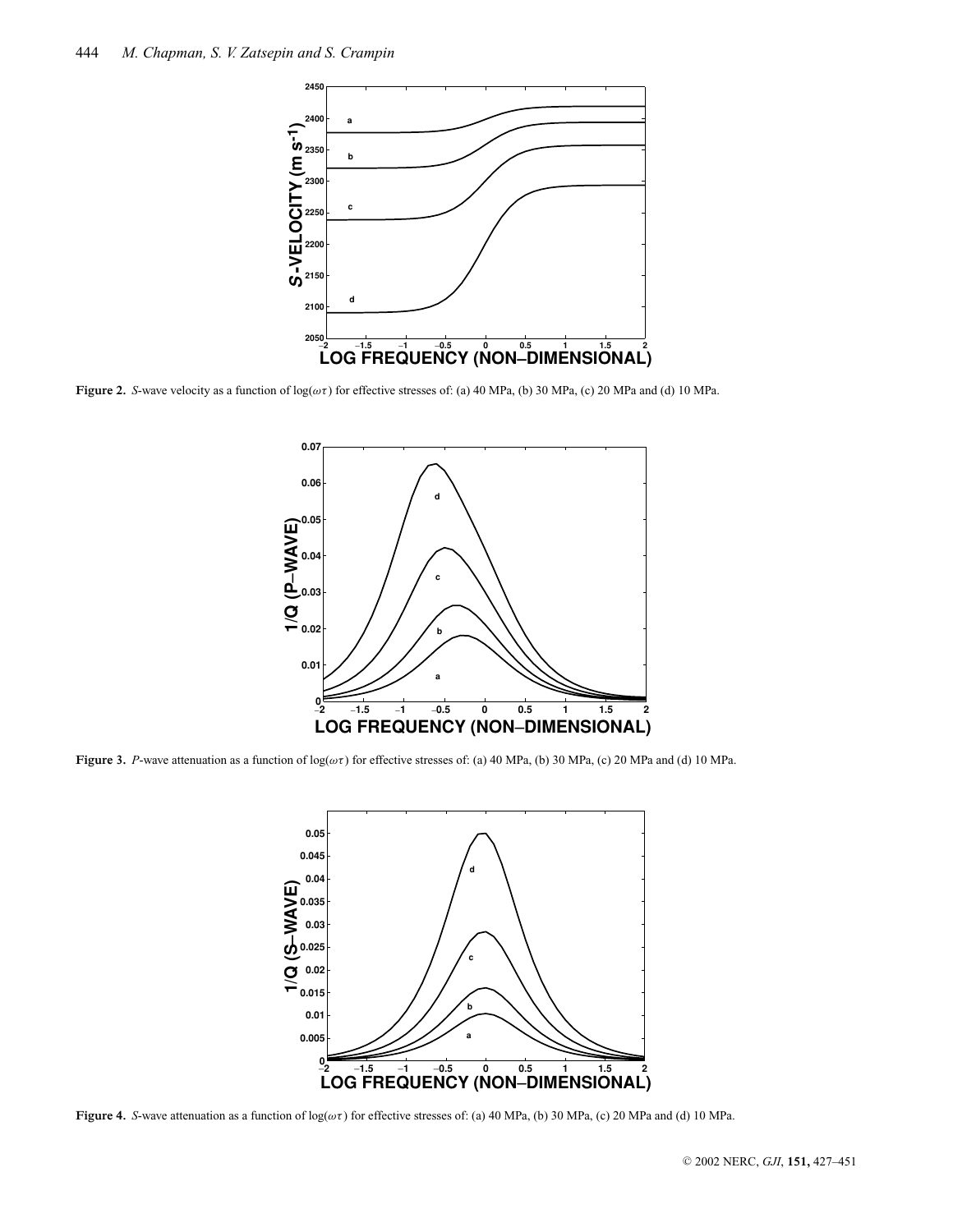

**Figure 5.** *P*-wave velocity as a function of  $\log(\eta/\eta_0)$  for frequencies of: (a)  $\omega\tau_0 = 10$  and (b)  $\omega\tau_0 = 0.1$  under 30 MPa effective stress.



**Figure 6.** *S*-wave velocity as a function of  $\log(\eta/\eta_0)$  for frequencies of: (a)  $\omega \tau_0 = 10$  and (b)  $\omega \tau_0 = 0.1$  under 30 MPa effective stress.



**Figure 7.** *P*-wave velocity as a function of  $\log(k/k_0)$  for frequencies of: (a)  $\omega \tau_0 = 0.1$  and (b)  $\omega \tau_0 = 10$  under 30 MPa effective stress.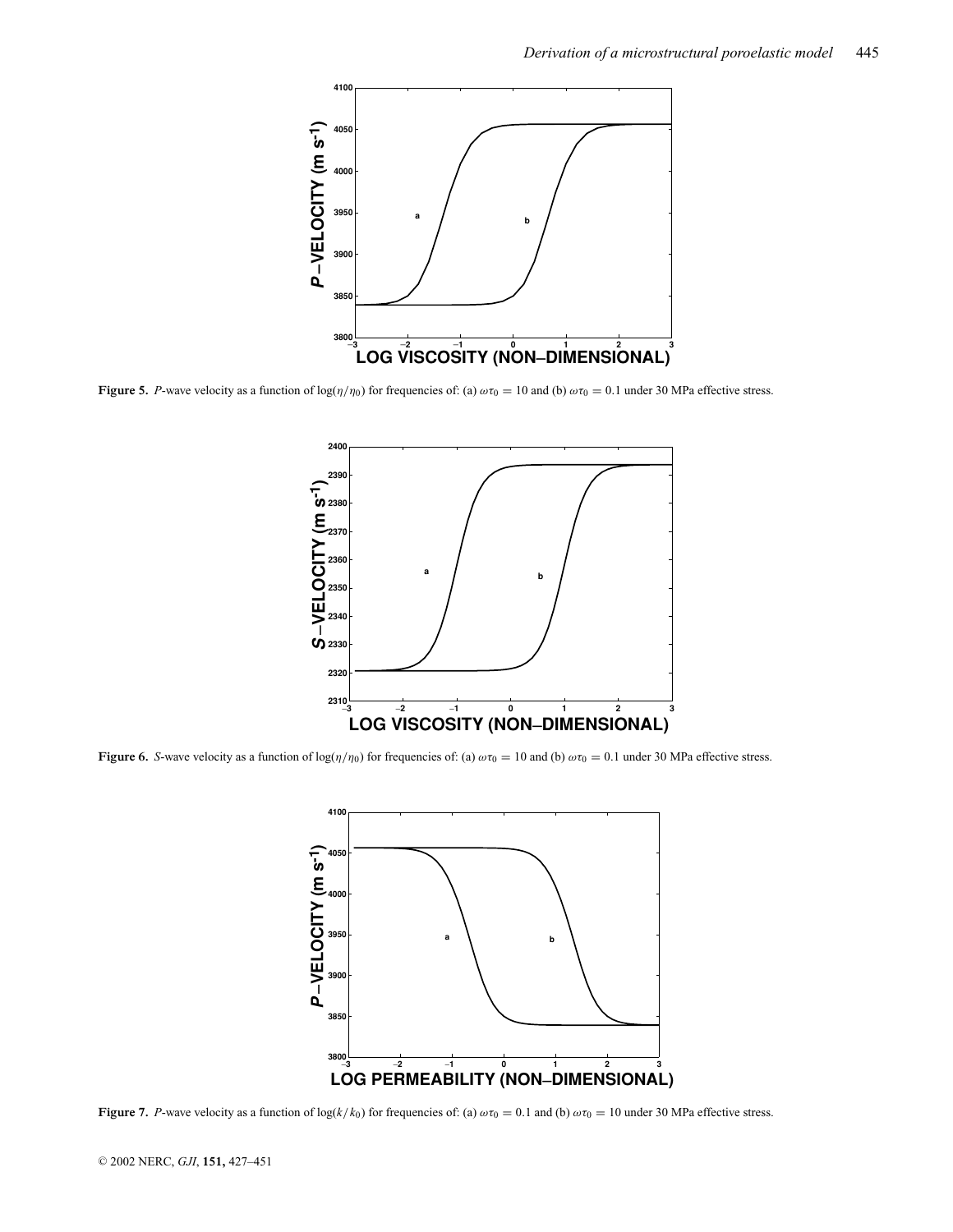

**Figure 8.** *S*-wave velocity as a function of  $\log(k/k_0)$  for frequencies of: (a)  $\omega \tau_0 = 0.1$  and (b)  $\omega \tau_0 = 10$  under 30 MPa effective stress.



**Figure 9.** Biot wave velocity as a function of frequency and non-dimensional frequency ( $\omega\tau$ ).

### **9 COMPARISON WITH THE ANALYSIS OF ENDRES & KNIGHT (1997)**

We have argued that consistency with the results of Endres & Knight (1997) is a key requirement for the model. Endres & Knight (1997) considered the case in which porosity consisted of spherical pores and cracks of small aspect ratio. The total porosity was held constant, but the percentage of the porosity that consisted of cracks was allowed to vary from 0 to 100 per cent. The dispersion, defined to be the difference between the low-frequency Gassmann and high-frequency effective medium theory predictions for the bulk and shear modulus, was calculated for each case. The dispersion in the shear modulus was a strictly increasing function of the crack fraction, but the bulk dispersion was zero for the case of 0 and 100 per cent cracks, with a maximum value between these extremes.

We now demonstrate that our model is consistent with these results. We take the total porosity  $\phi = \phi_c + \phi_p$  to be 0.1 per cent and calculate the difference in the bulk and shear moduli between non-dimensional frequencies ( $\omega\tau$ ) of 10<sup>-3</sup> and 10<sup>3</sup>. Results as a function of the crack fraction ( $\phi_c/\phi$ ) are plotted in Figs 10 and 11. We find that the possibility of macroscopic flow, which was not considered by Endres & Knight (1997), can be removed by taking  $\omega$  to be small, ensuring a long wavelength. Note that this crack fraction is not the same as the parameter  $\iota$ . It can be seen that the behaviour is as described by Endres & Knight (1997).

In this example the shear dispersion was much larger than the bulk dispersion, and this might suggest that bulk dispersion could, in general, be ignored. This is not the case. The magnitude of bulk dispersion is sensitive to the total porosity. Small bulk dispersion values were observed because the total porosity used was small ( $\phi = 10^{-3}$ ).

This effect is illustrated in Fig. 12. We plot the *P*- and *S*-wave dispersion, the difference in m s<sup>−</sup><sup>1</sup> between the low- and high-frequency limits, for a range of different porosities, under 20 MPa effective stress. *S*-wave dispersion is not sensitive to porosity. This is because there is no net flow of fluid between the cracks and the spherical pores. For *P*-wave propagation, however, flow between the cracks and the pores is an important mechanism. Increasing porosity gives a greater scope for this effect to occur, leading to higher values for *P*-wave dispersion for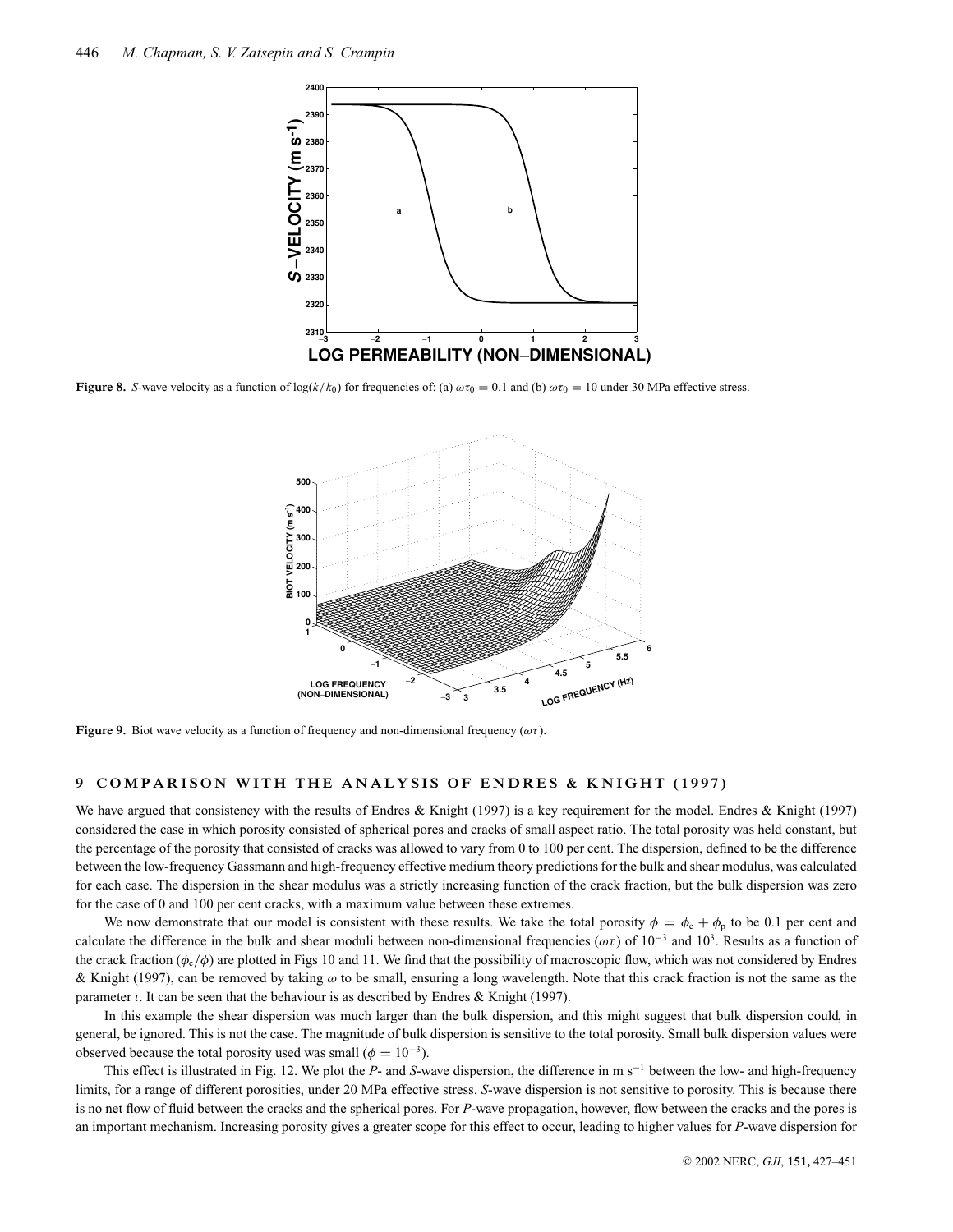

**Figure 10.** Dispersion in the bulk modulus as a function of the fraction of total porosity occupied by the cracks  $[\phi_c/(\phi_c + \phi_p)]$ . The total porosity  $\phi_c + \phi_p$  is held constant at 0.1 per cent.



**Figure 11.** Dispersion in the shear modulus as a function of the fraction of total porosity occupied by the cracks  $[\phi_c/(\phi_c + \phi_p)]$ . The total porosity  $\phi_c + \phi_p$  is held constant at 0.1 per cent.



**Figure 12.** Magnitude of dispersion for (a) *S* wave and (b) *P* wave as a function of porosity associated with spherical pores,  $\phi_p$ . The crack density is held constant at 0.11, corresponding in our model to an effective stress of 20 MPa.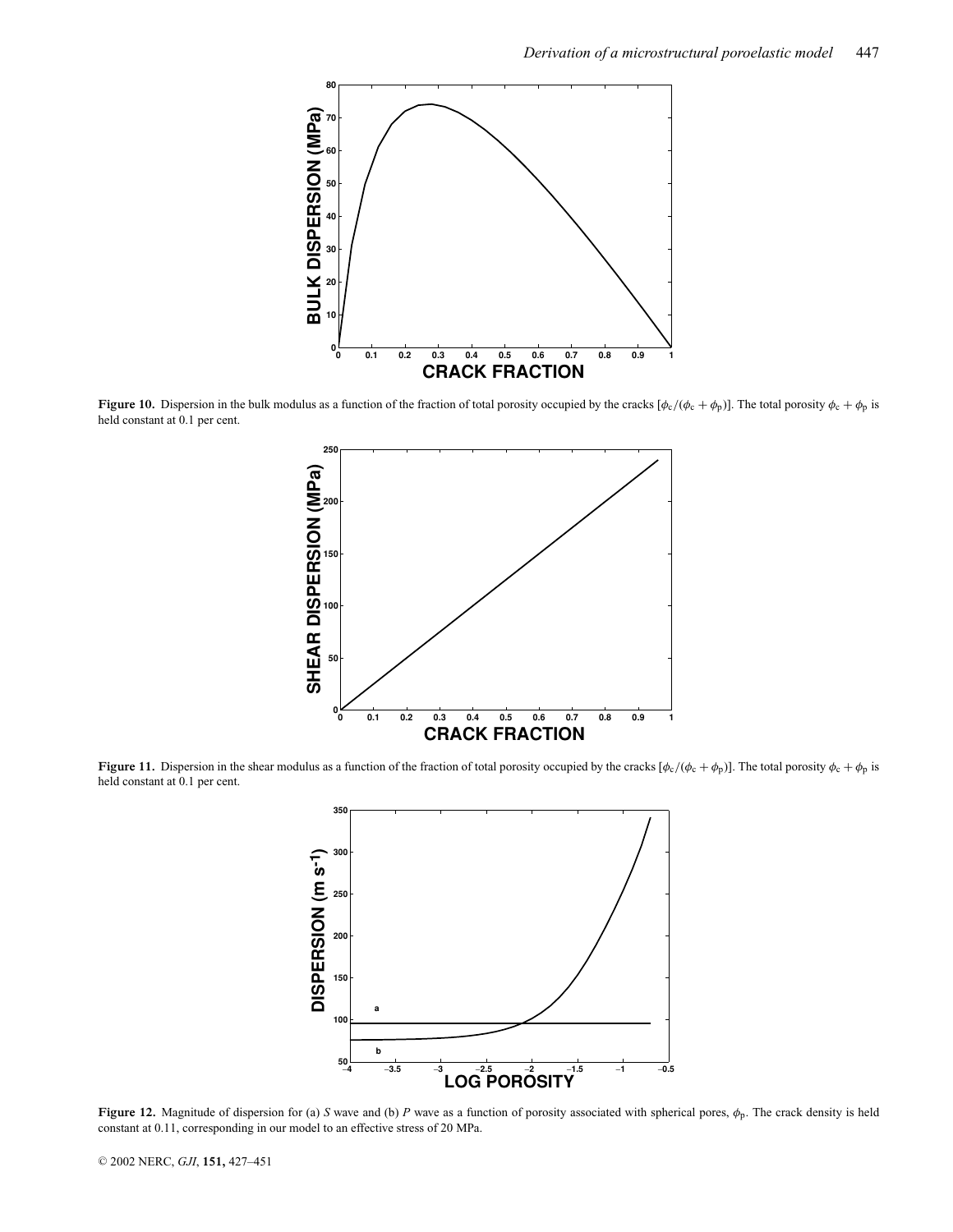larger porosities. It should be noted that the model of O'Connell & Budiansky (1977) and the connected cracks model of Hudson *et al.* (1996), which model cracks independently of porosity are in effect assuming behaviour that is consistent with the low-porosity limit in Fig. 12. The predicted behaviour of a rock with a porosity of 10 per cent is clearly different from this limit. This shows the importance of incorporating porosity into the model.

#### **10 CONCLUSIONS**

A number of different squirt flow models have been proposed previously, principally to address perceived failings in the Biot–Gassmann theory of poroelasticity. While the predictions of these models with regard to the effect of fluid viscosity and the magnitude of dispersion appear to be more in line with the evidence than the Biot theory, they fail to reproduce the major successes of that theory. There is only limited agreement between the predictions of the various models.

We have proposed three principles that a squirt flow model should adhere to. We agree with Thomsen (1985) who argued that such models should reproduce Gassmann's formula at zero frequency. Additionally, however, we believe that it should be possible to demonstrate the existence of the slow *P* wave within the theoretical framework. The contradictions between the individual squirt flow models are to be resolved by insisting that the model should conform to the logic of Endres & Knight (1997), with the only exception being caused by the possible existence of macroscopic flow at high frequencies.

We present the derivation of a squirt flow model in which microstructure is assumed to consist of thin cracks and spherical pores. We show that the model is consistent with the Gassmann formulae at zero frequency and predicts the existence of the slow *P* wave. Qualitative agreement exists with the analysis of Endres & Knight (1997).

We express the model through a macroscopic parametrization. The parameters that appear in the model all have a physical interpretation that corresponds to a well-defined rock property. With the exception of the relaxation time parameter  $\tau$ , all the parameters can be measured or estimated from measurements. There is no dependence on parameters specific to the idealized geometry from which the model was derived.

A pressure dependence can be introduced with a relationship between crack density and effective stress. The form of the relationship is empirical, and strictly is separate from the derivation of the model. Nevertheless, the predicted dependence of the velocity dispersion and the attenuation on the effective stress is striking. The model predicts that there is potentially a strong dependence of seismic properties on frequency, pressure, viscosity and permeability. This gives rise to a range of potential applications in fields such as the interpretation of time-lapse seismic surveys, pore pressure prediction and the frequency scaling of laboratory measurements.

#### **ACKNOWLEDGMENTS**

Mark Chapman was supported through this research firstly by a NERC research studentship and latterly through the NERC thematic programme 'Understanding the micro-to-macro behaviour of rock fluid systems' contract no GST022305. The work is presented with the approval of the Director of the British Geological Survey. Stuart Crampin was partially supported by the EC, contract no EVR1-CT1999-40002. We acknowledge constructive reviews from C. M. van der Kolk and M. Prasad.

#### **REFERENCES**

- Biot, M.A., 1956. Theory of propagation of elastic waves in a fluid-saturated porous solid. I Low frequency range. II. Higher frequency range, *J. acoust. Soc. Am.,* **28,** 168–191.
- Bourbie, T., Coussy, O. & Zinszner, B., 1987. *Acoustics of Porous Media* Gulf Publishing Company, Houston, TX.
- Budiansky, B. & O'Connell, R.J., 1980. Bulk dissipation in heterogeneous media, *Solid Earth Geophys. Geotech.,* **42,** 1–10.
- Crampin, S., 1994. The fracture criticality of crustal rocks, *Geophys. J. Int.,* **118,** 428–438.
- Dvorkin, J. & Nur, A., 1993. Dynamic poroelasticity: a unified model with the squirt and Biot mechanisms, *Geophysics,* **58,** 524–533.
- Dvorkin, J., Mavko, G. & Nur, A., 1995. Squirt flow in fully saturated rocks, *Geophysics,* **60,** 97–107.
- Endres, A.L. & Knight, R.J., 1997. Incorporating pore geometry and fluid pressure communication into modeling the elastic behaviour of porous rocks, *Geophysics,* **62,** 106–117.
- Eshelby, J.D., 1957. The determination of the elastic field of an ellipsoidal inclusion, and related problems, *Proc. R. Soc. Lond.,*A., **241,** 376–396.
- Gassmann, F., 1951. Uber die Elastizitat poroser Medien, *Vier. Natur. Gesellschaft Zurich,* **96,** 1–23.
- Han, D., 1987. Effects of porosity and clay content on wave velocities in

sandstones and unconsolidated sediments, *PhD thesis,* Stanford Univ., CA.

- Hill, R., 1965. A self-consistent mechanics of composite materials, *J. Mech. Phys. Solids,* **11,** 213–222.
- Hornby, B.E., Schwartz, L.M. & Hudson, J.A., 1994. Anisotropic effectivemedium modeling of the elastic properties of shales, *Geophysics,* **59,** 1570–1583.
- Hudson, J.A., 1980. Overall properties of a cracked solid, *Math. Proc. Camb. Phil. Soc.,* **88,** 371–384.
- Hudson, J.A., 1981. Wave speeds and attenuation of elastic waves in material containing cracks, *Geophys. J. R. astr. Soc.,* **64,** 133–150.
- Hudson, J.A., Liu, E. & Crampin, S., 1996. The mechanical properties of materials with interconnected cracks and pores, *Geophys. J. Int.,* **124,** 105–112.
- Hudson, J.A., Pointer, T. & Liu, E., 2001. Effective medium theories for fluid saturated materials with aligned cracks, *Geophys. Prosp.,* **49,** 509–522.
- Johnston, D.H., Toksoz, M.N. & Timur, A., 1979. Attenuation of seismic waves in dry and saturated rocks: II. Mechanisms, *Geophysics,* **44,** 691– 711.
- Jones, T., 1986. Pore fluids and frequency-dependent wave propagation in rocks, *Geophysics,* **51,** 1939–1953.
- Jones, T. & Nur, A., 1983. Velocity and attenuation in sandstone at elevated temperatures and pressures, *Geophys. Res. Lett.,* **10,** 140–143.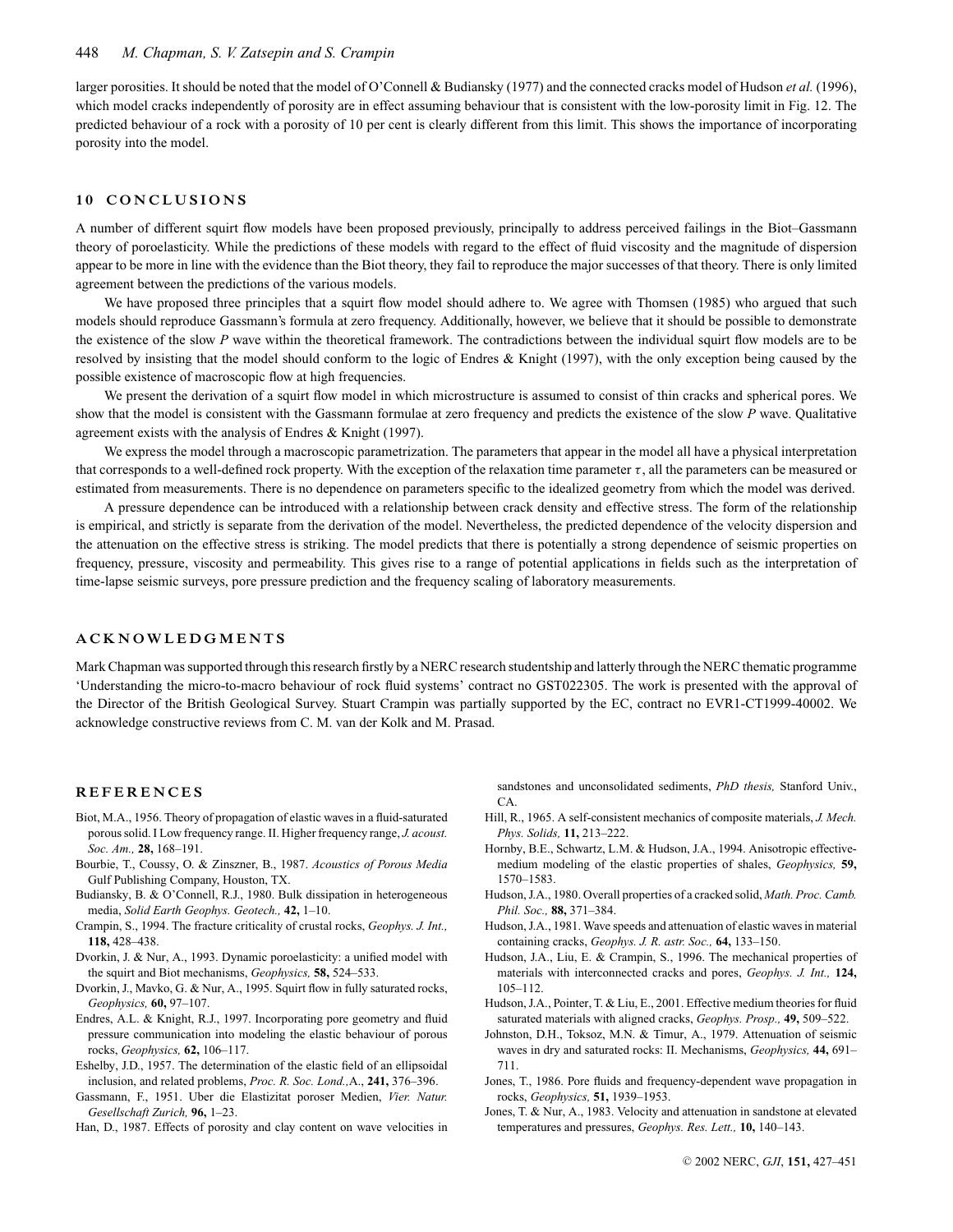- Kelder, O. & Smeulders, D.M.J., 1997. Observation of the Biot slow wave in water-saturated Nivelsteiner sandstone, *Geophysics,* **62,** 1794–1796.
- King, M.S., Chaudhry, N.A. & Ahmed, S., 1994. Experimental ultrasonic velocities and permeability of sandstones with aligned cracks, *56th EAGE Meeting, Vienna, Expanded Abstracts,* pp. 3888–3889.
- Klimentos, T. & McCann, C., 1988. Why is the Biot slow compressional wave not observed in real rocks?, *Geophysics,* **53,** 1605–1609.
- Kuster, G.T. & Toksoz, M.N., 1974. Velocity and attenuation of seismic waves in two-phase media, *Geophysics,* **39,** 587–618.
- Mair, K., Main, I.G. & Elphick, S., 2000. Sequential growth of deformation bands in the laboratory, *J. struct. Geol.,* **22,** 25–42.
- Mavko, G. & Jizba, D., 1991. Estimating grain-scale fluid effects on velocity dispersion in rocks, *Geophysics,* **56,** 1940–1949.
- Mavko, G. & Nur, A., 1975. Melt squirt in the asthenosphere, *J. geophys. Res.,* **80,** 1444–1448.
- Mavko, G., Mukerji, T. & Dvorkin, J., 1998. *The Rock Physics Handbook,* Cambridge University Press, Cambridge.
- Mochizuki, S., 1982. Attenuation in partially saturated rocks, *J. geophys. Res.,* **87,** 8598–8604.
- Murphy, W.F., 1985. Sonic and ultrasonic velocities: theory versus experiment, *Geophys. Res. Lett.,* **12,** 85–88.
- Norris, A.N., 1985. A differential scheme for the effective moduli of composites, *Mechan. Mater.,* **4,** 1–16.
- Nur, A., 1971. Effects of stress on velocity anisotropy in rocks with cracks, *J. geophys. Res.,* **8,** 2022–2034.
- Nur, A., 1980. Seismic velocities in low porosity rocks, in *Source Mechanisms and Earthquake Prediction,* hommage au Professor J. Coulom, CNRS, Paris.
- O'Connell, R.J. & Budiansky, B., 1977. Viscoelastic properties of fluidsaturated cracked solids, *J. geophys. Res.,* **82,** 5719–5735.
- Peacock, S., McCann, C., Sothcott, J. & Astin, T.R., 1994. Seismic velocities in fractured rocks; an experimental verification of Hudson's theory, *Geophys. Prosp.,* **42,** 27–80.
- Plona, T., 1980. Observation of a second bulk compressional wave in a porous medium at ultrasonic frequencies, *Appl. Phys. Lett.,* **36,** 259– 261.
- Pointer, T., Liu, E. & Hudson, J.A., 2000. Seismic wave propagation in cracked porous media, *Geophys. J. Int.,* **142,** 199–231.
- Thimus, J.F., Abousleiman, Y., Cheng, A.H.D., Coussy, O. & Detournay, E., 1998. Poromechanics: a tribute to Maurice A. Biot, *Proc. Biot Conf. Poromechanics, Louvain-La-Neuve, Belgium*. A.A. Balkema, Rotterdam.
- Thomsen, L., 1985. Biot-consistent elastic moduli of porous rocks: low frequency limit, *Geophysics,* **50,** 2797–2807.
- Tod, S.R., 2001. The effects on seismic waves of interconnected nearly aligned cracks, *Geophys. J. Int.,* **145,** 1–20.
- Walsh, J.B., 1969. New analysis of attenuation of partially melted rock, *J. geophys. Res.,* **74,** 4333–4337.
- Wang, Z. & Nur, A., 1990. Dispersion analysis of acoustic velocities in rocks, *J. acoust. Soc. Am.,* **87,** 2384–2395.
- Wang, Z. & Nur, A., 1992. Elastic wave velocities in porous media: a theoretical recipe, in *Seismic and Acoustic Velocities in Reservoir Rocks,* Vol. 2, *Theoretical and Model Studies.* Society of Exploration Geophysicists, Tulsa.
- Winkler, K.W., 1985. Dispersion analysis of velocities and attenuation in Berea sandstone, *J. geophys. Res.,* **90,** 6793–6800.
- Winkler, K.W., 1986. Estimates of velocity dispersion between seismic and ultrasonic frequencies, *Geophysics,* **51,** 183–189.
- Wu, T.T., 1966. The effect of inclusion shape on the elastic moduli of a two phase material, *Int. J. Solids Structures,* **2,** 1–8.
- Zatsepin, S.V. & Crampin, S., 1997. Modelling the compliance of crustal rock. I. Response of shear-wave splitting to differential stress, *Geophys. J. Int.,* **129,** 477–494.
- Zhang, J.J. & Bentley, L.R., 2000. Change of elastic moduli of dry sandstone with effective pressure, *70th SEG Meeting, Calgary, Expanded Abstracts,* pp. 1826–1829.

## **APPENDIX A: MATHEMATICAL BACKGROUND**

Eshelby (1957) solved the problem of calculating the deformation of an ellipsoidal elastic inclusion contained in an infinite body of another material when it is subjected to stress and strain fields infinity. His result is that

$$
\epsilon_{ij}^{\text{inc}} = T_{ijkl}\epsilon_{kl}^{\infty},\tag{A1}
$$

where  $\epsilon^{\infty}$  is the applied strain field at infinity,  $\epsilon^{\text{inc}}$  is the (uniform) strain field in the inclusion and  $T_{ijkl}$  is given by

$$
T = [I + SC^{-1}(C^{I} - C)]^{-1},
$$
\n(A2)

where *I* is the fourth-order identity tensor, *C* is the elastic stiffness of the matrix,  $C<sup>I</sup>$  is the stiffness of the inclusion and *S* is a fourth-order tensor defined by Eshelby (1957). The summation convention is assumed throughout this appendix. *S* depends on the geometry of the inclusion and the Poisson's ratio of the matrix material.

A penny-shaped crack with normal in the  $x_1$  direction is defined to be an ellipsoid with semi-axes  $a_1$ ,  $a_2$  and  $a_3$  satisfying  $a_2 = a_3$  and for which the aspect ratio,  $r = a_1/a_2 \ll 1$ . Walsh (1969) argues that for such a crack saturated with a fluid of viscosity  $\eta$ , we may assign the fluid a shear modulus of *i*ωη, whereupon

$$
T_{1212} = T_{1313} = \frac{\mu/(\mu - i\omega\eta)}{i\omega\eta/(\mu - i\omega\eta) + [(2 - v)/(1 - v)](\pi/2)r}.
$$
\n(A3)

We will write

$$
T^s = 2T_{1212},\tag{A4}
$$

so that

$$
\epsilon_{13}^{\text{inc}} = T^s \epsilon_{13}^{\infty}.\tag{A5}
$$

Zatsepin & Crampin (1997) consider a different, but related problem. In their analysis the inclusion is filled with fluid, the pressure of which is kept constant by an unspecified pumping or draining process independent of the applied stress. They find that the expression for the deformation of the inclusion,  $\epsilon^{inc}$  may be written as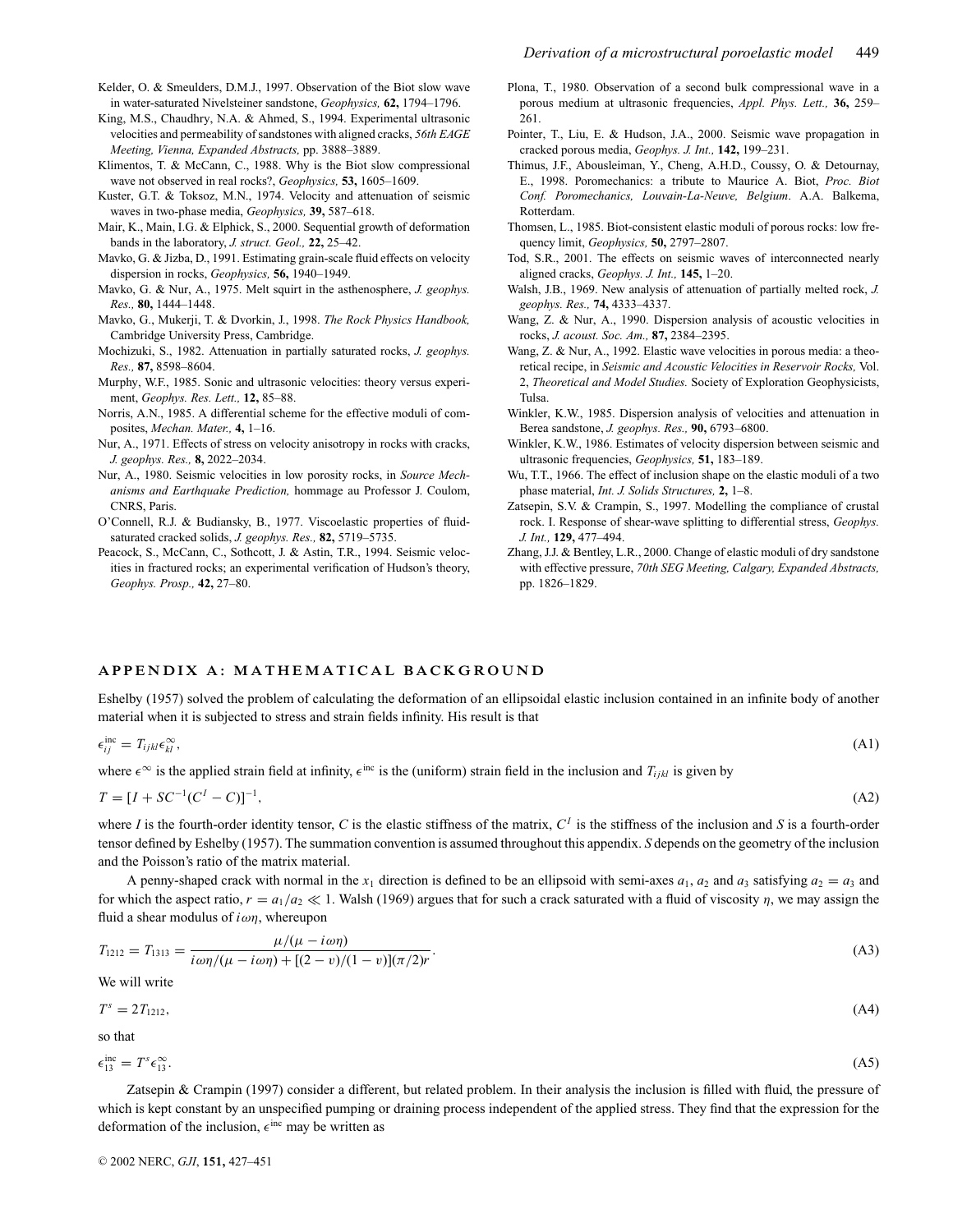$$
\epsilon^{\text{inc}} = (I - S)^{-1} C^{-1} [\sigma^{\infty} - C S C^{-1} p \delta], \tag{A6}
$$

where  $\sigma^{\infty}$  is the applied stress field at infinity. This expression may be simplified to give the volume of a crack (or pore),  $c_v$  ( $p_v$ ) in terms of the applied stress, fluid pressure and unstressed volume  $c_v^0$  ( $p_v^0$ )

$$
c_v = c_v^0 \left( 1 - \frac{\sigma_{\rm n}}{\sigma_{\rm c}} + \frac{p}{\sigma_{\rm c}} - \frac{\sigma_{ll}}{3\kappa_{\rm m}} \right),\tag{A7}
$$

$$
p_v = p_v^0 \left( 1 - \frac{3}{4\mu} \frac{1 - v}{1 + v} \sigma_{ii} + \frac{3}{4\mu} p \right),\tag{A8}
$$

where  $\sigma_n$  is the normal stress acting on the crack face and

$$
\sigma_{\rm c} = \frac{\pi \mu r}{2(1 - v)} \tag{A9}
$$

Zatsepin & Crampin (1997). One can usually neglect the term  $\sigma_{ll}/3\kappa_m$  in eq. (A7) in favour of the terms that are  $O(1/r)$ , to write

$$
c_v = c_v^0 \left( 1 - \frac{\sigma_\text{n}}{\sigma_\text{c}} + \frac{p}{\sigma_\text{c}} \right). \tag{A10}
$$

If we introduce the relationship between the density and the pressure in the fluid:

$$
\rho_{\rm f} = \frac{\rho_0}{1 - pc_{\rm f}},\tag{A11}
$$

where  $\rho_0$  is the unstressed fluid density and  $c_f$  is the fluid compressibility, then for small pressure and stress variations the mass in each pore, *m*p, may be written as

$$
m_{\rm p} = \rho_f p_{\rm v} = \rho_0 p_{\rm v}^0 \left[ 1 - \frac{3}{4\mu} \frac{1 - \nu}{1 + \nu} \sigma_{ii} + \left( \frac{3}{4\mu} + c_{\rm f} \right) p \right],\tag{A12}
$$

so that if

$$
K_{\rm p} = \frac{4\mu c_{\rm f}}{3},\tag{A13}
$$

$$
m_p^0 = \rho_0 p_v^0, \tag{A14}
$$

we may write this as

$$
m_{\rm p} = m_{\rm p}^0 + \frac{3m_{\rm p}^0}{4\mu} \left[ (1 + K_{\rm p})p - \frac{1 - v}{1 + v} \sigma_{ii} \right].
$$
 (A15)

Similarly, we find for cracks:

$$
m_{\rm c} = m_{\rm c}^0 + \frac{m_{\rm c}^0}{\sigma_{\rm c}} [(1 + K_{\rm c})p - \sigma_{\rm n}],\tag{A16}
$$

where

$$
m_c^0 = \rho_0 c_v^0, \tag{A17}
$$

$$
K_{\rm c} = \sigma_{\rm c} c_{\rm f}. \tag{A18}
$$

Under the assumption of a dilute concentration of cracks and pores, Eshelby (1957) developed an 'interaction energy formula' for calculating the effective elastic constants of composite media. The effective elastic constants *C*eff *ijkl* can be written in terms of the elastic tensor of the matrix material,  $C_{ijkl}$ , the fractional porosities  $\phi_t$  associated with each type of inclusion and the stress and strain fields in each inclusion as

$$
C_{ijkl}^{\text{eff}} \epsilon_{ij}^0 \epsilon_{kl}^0 = C_{ijkl} \epsilon_{ij}^0 \epsilon_{kl}^0 - \sum_i \phi_i \Big( \epsilon_{ij}^t \sigma_{ij}^0 - \sigma_{ij}^t \epsilon_{ij}^0 \Big), \tag{A19}
$$

where the superscript '*t*' refers to the field in the *t* th class of inclusion.